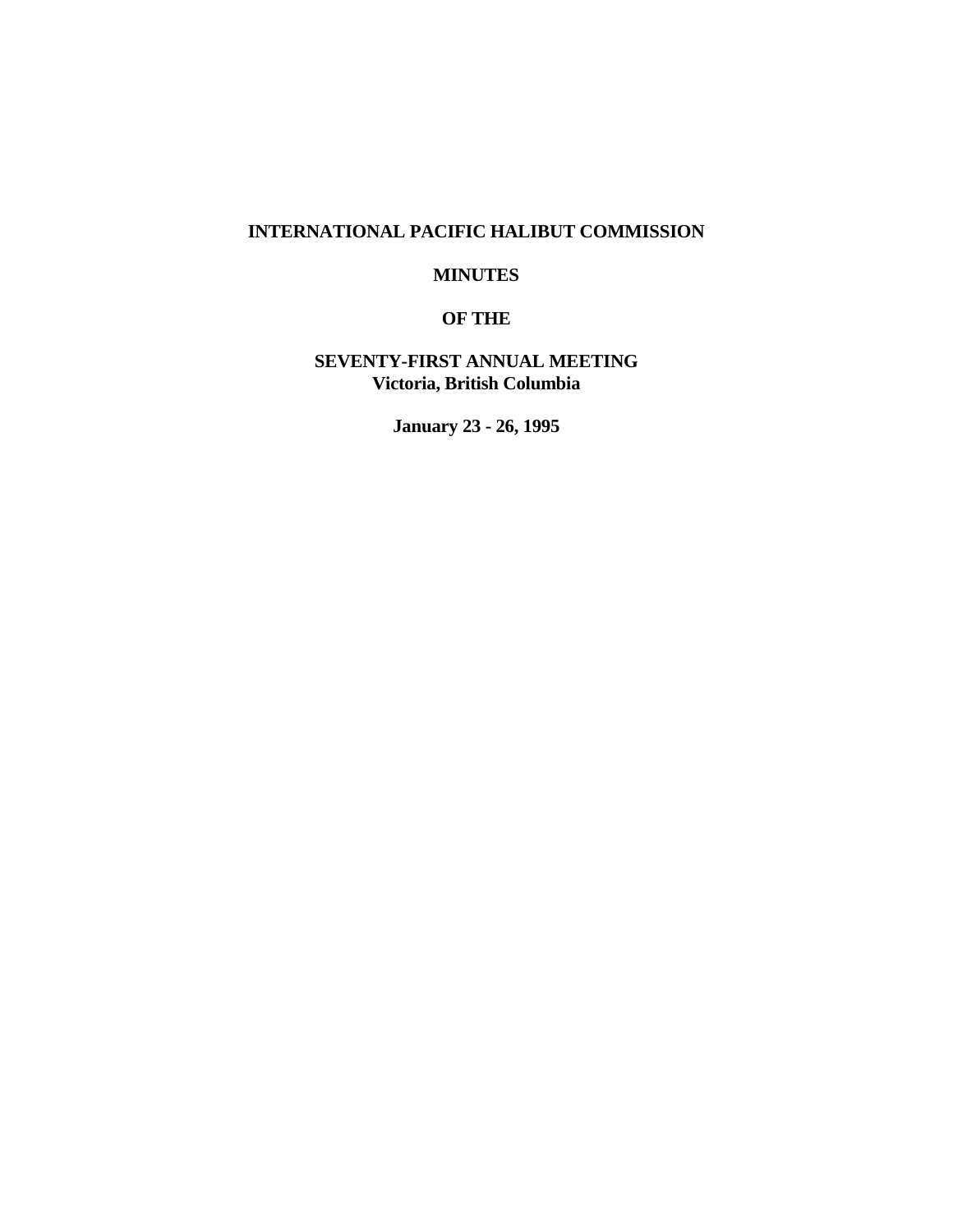## **INTERNATIONAL PACIFIC HALIBUT COMMISSION**

# **MINUTES OF THE SEVENTY-FIRST ANNUAL MEETING** Victoria, British Columbia

January 23 - January 26, 1995

#### **PARTICIPANTS**

**Commissioners** Richard Beamish, Chairman Steven Pennoyer, Vice-chairman Ralph Hoard Kris Norosz Alan Shepard Brian Van Dorp

Commission staff Donald A. McCaughran, Director Stephen H. Hoag, Assistant Director Calvin Blood William Clark Tracee Geernaert Heather Gilroy Gerald Lariviere Michael Larsen Ana Parma Gordon Peltonen Lauri Sadorus Phyllis Severeid Patrick Sullivan Robert Trumble Gregg Williams

Advisors Bruce Leaman Loh-Lee Low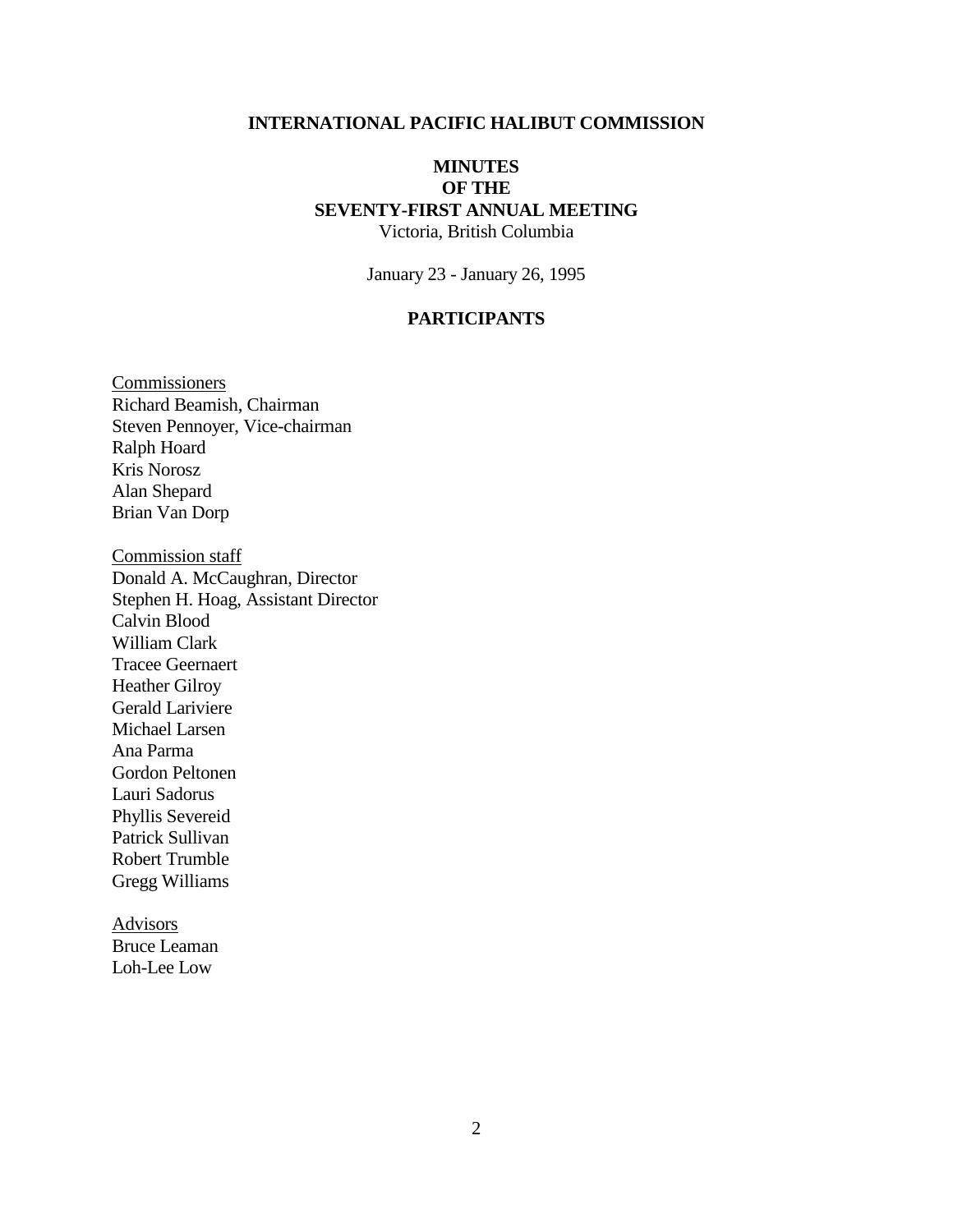## **INTERNATIONAL PACIFIC HALIBUT COMMISSION SEVENTY-FIRST ANNUAL MEETING**

The Empress Hotel, Victoria, British Columbia

January 23 - January 26, 1995

### **SCHEDULE OF SESSIONS**

# **Monday - January 23**

| a.m. - | $8:00 - 9:00$  | <b>IPHC</b> Administrative Session                             | <b>Buckingham Room - Empress</b> |
|--------|----------------|----------------------------------------------------------------|----------------------------------|
|        | $9:00 - 12:00$ | Public Session - (may be extended<br>after lunch if necessary) | Lecture Theatre - Conf. Ctr.     |
| p.m. - | $1:30 - 5:00$  | <b>IPHC</b> Administrative Session                             | Buckingham Room - Empress        |
|        | $1:30 - 5:30$  | Conference Board                                               | Saanich Room - Conf. Ctr.        |
|        | $6:30 - 8:30$  | Reception                                                      | Crystal Ballroom - Empress       |

#### **Tuesday - January 24**

| a.m. - | $8:30 - 5:00$ | <b>IPHC</b> Administrative Session | Buckingham Room - Empress |
|--------|---------------|------------------------------------|---------------------------|
|        |               | 8:30 - 5:00 Conference Board       | Saanich Room - Conf. Ctr. |

# **Wednesday - January 25**

|          | $a.m. - 8:30 - 9:30$ Conference Board Report                                    | Saanich Room - Conf. Ctr. |
|----------|---------------------------------------------------------------------------------|---------------------------|
| $a.m. -$ | 9:30 - 12:00 IPHC Administrative Session                                        | Buckingham Room - Empress |
|          | $\mathbf{p}.\mathbf{m}$ . 1:30 - 5:00 IPHC, Conference Board,<br>and Processors | Saanich Room - Empress    |

#### **Thursday - January 26**

| a.m. -                    | $8:30 - 12:00$ IPHC Meeting<br>(Public Welcome) | Oak Bay Room - Conf. Ctr. |
|---------------------------|-------------------------------------------------|---------------------------|
| $\mathbf{D}.\mathbf{m}$ . | 1:30 - 5:00 IPHC Administrative Session         | Oak Bay Room - Conf. Ctr. |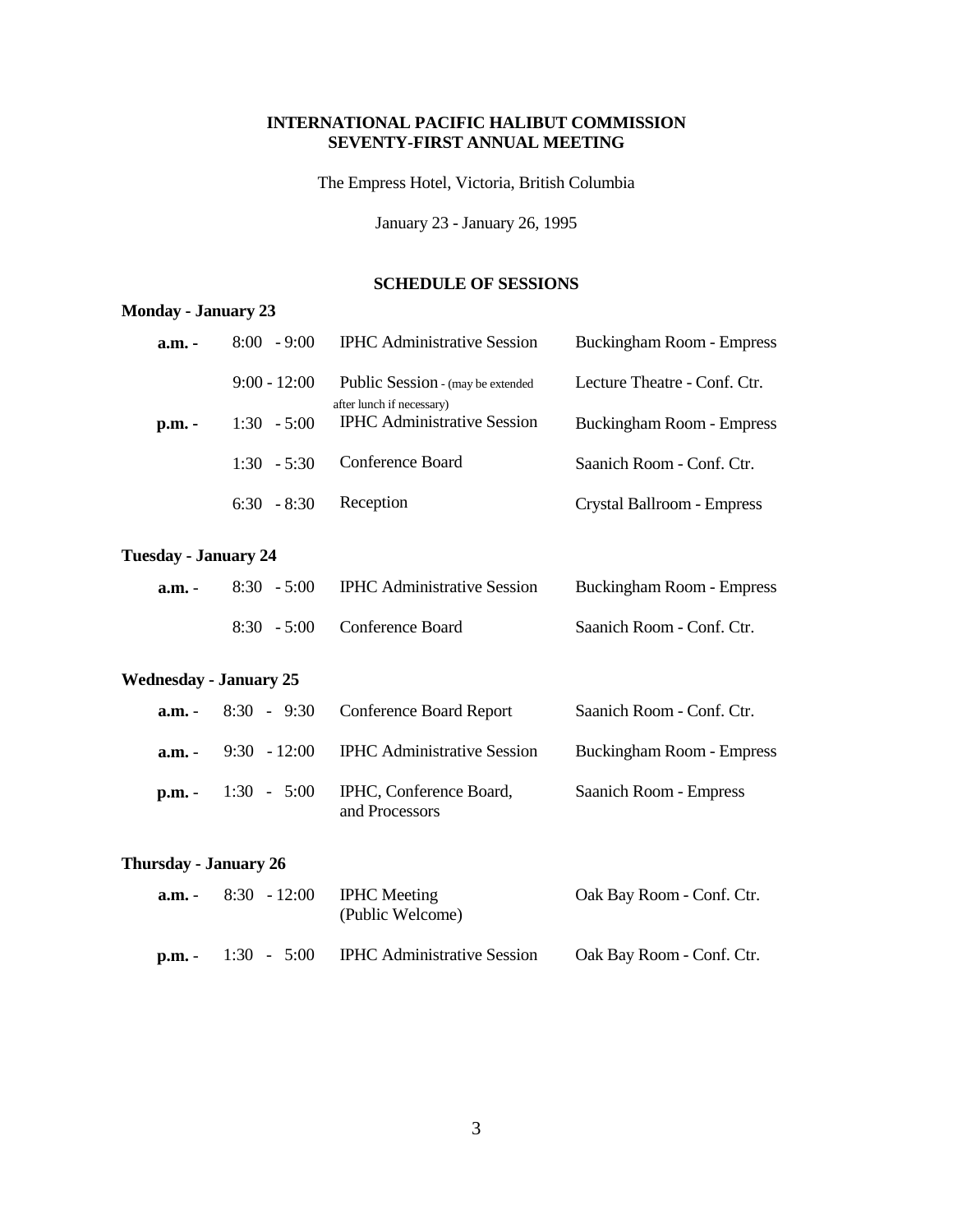# **INTERNATIONAL PACIFIC HALIBUT COMMISSION SEVENTY-FIRST ANNUAL MEETING**

The Empress Hotel, Victoria, British Columbia January 23 - January 26, 1995

# **PUBLIC SESSION - January 23, 1995**

## **GRAND BALLROOM**

| 9:00 a.m.                                     | <b>OPENING</b>                                                                                                                                                                                                                         |  |
|-----------------------------------------------|----------------------------------------------------------------------------------------------------------------------------------------------------------------------------------------------------------------------------------------|--|
|                                               | <b>Chairman's Opening Remarks</b>                                                                                                                                                                                                      |  |
|                                               | Introductions                                                                                                                                                                                                                          |  |
|                                               | Commissioners<br>Staff<br>Guests                                                                                                                                                                                                       |  |
| $9:15$ a.m.                                   | <b>DIRECTOR'S REMARKS</b>                                                                                                                                                                                                              |  |
| 9:30 a.m.                                     | <b>STAFF PRESENTATION</b>                                                                                                                                                                                                              |  |
|                                               | Review of the 1994 Fishery<br>Bycatch, Sport, and Personal Use Estimates<br>Population Assessment, 1994<br>Long Term Trends in Stock Abundance<br>Opening and Closing Dates for the Fishery<br><b>Staff Regulatory Proposals: 1995</b> |  |
| 10:30 a.m.                                    | <b>COFFEE</b>                                                                                                                                                                                                                          |  |
| 11:00 a.m. - 12 Noon QUESTIONS AND DISCUSSION |                                                                                                                                                                                                                                        |  |
| (Continued after lunch)<br>if needed)         | ANNOUNCEMENTS AND ADJOURNMENT                                                                                                                                                                                                          |  |
| 6:30 p.m.                                     | RECEPTION (No Host) - Grand Ballroom                                                                                                                                                                                                   |  |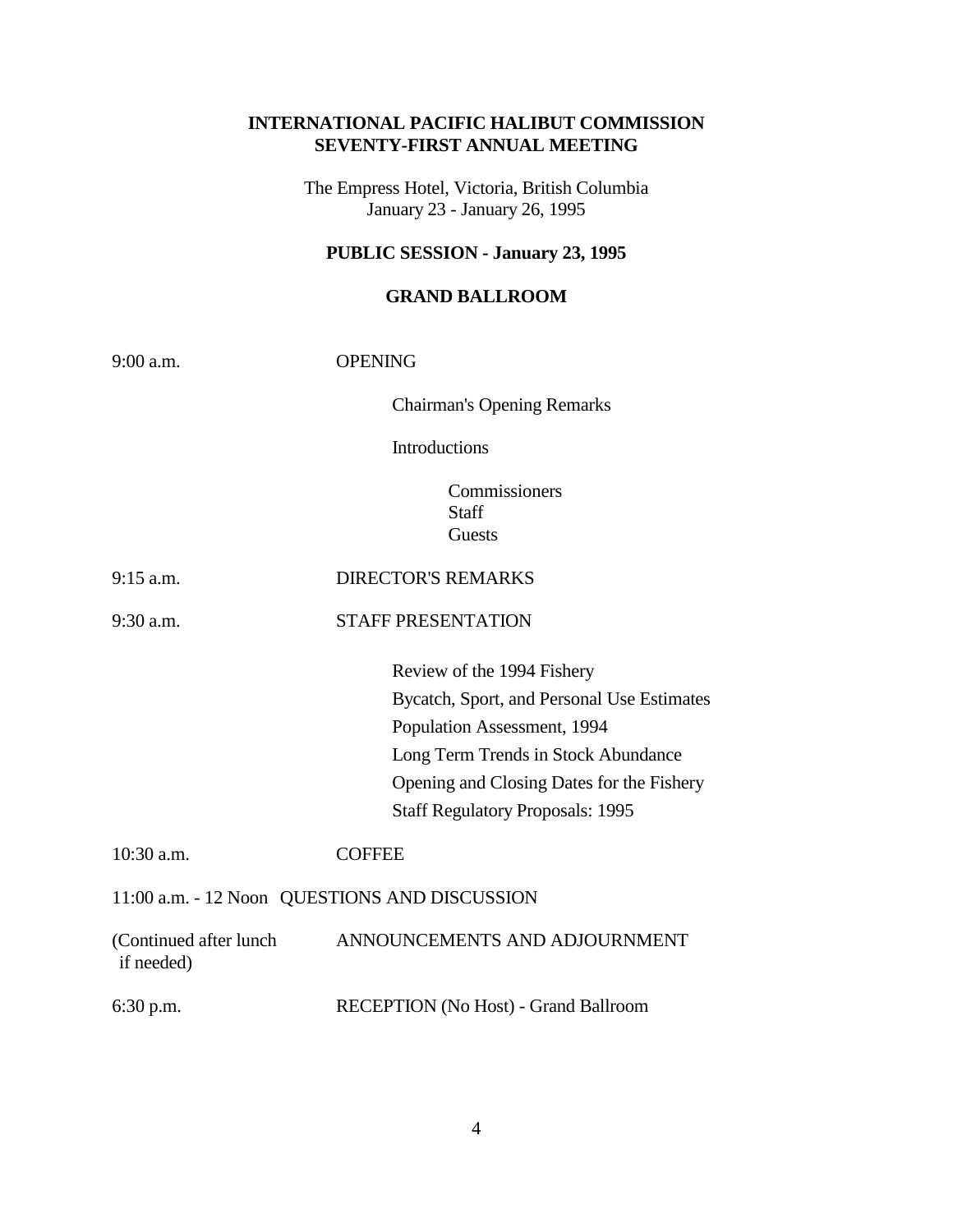## **SUMMARY OF MAJOR DECISIONS**

## **RECOMMENDED REGULATIONS**

- 1)Catch limits (pounds, net weight) recommended as follows: Area 3A (20,000,000), Area 3B (3,700,000), Area 4A (1,950,000), Area 4B (2,310,000), Area 4C (770,000), Area 4D (770,000), and Area 4E (120,000). Note: The Area 2A, 2B, and 2C recommended quotas of 520,000, 9,520,000, and 9,000,000 pounds, respectively, were not approved by the Commission and will be dependent on unilateral approval by the individual governments.
- 2)Fishing periods recommended as follows: Area 2A (four 10-hour fishing periods on 7/5, 7/18, 8/1, 8/15), Area 2A treaty indian fishery, and Areas 2B, 2C, 3A, 3B, and 4 to begin on March 15 and end on November 15.
- 3)The remainder of the Area 2A catch sharing plan including the sport fishery will be implemented under NMFS regulation.
- 4)New licensing procedures for Area 2A recommended by the Pacific Fishery Management Council which specify: 1) a vessel may be licensed for only one of three fisheries; commercial, sport charter, or incidental salmon troll; 2) all commercial license applications must be postmarked by April 30 in order for a license to be issued.
- 5)Modifications in vessel clearance requirements for Area 4 which specify that when a vessel is leaving either Area 4C or 4D, it must clear at either St. George or St. Paul Islands. Clearance may be made by VHF radio provided that visual identification of the vessel can be confirmed from shore. The same procedural requirements will apply to vessels fishing in Area 4B that clear in and out of Nazan Bay.
- 6)All fish must be dressed prior to being offloaded from the catching vessel.
- 7)Hook strippers are legalized in all waters provided that all non-retained halibut are released using one of the careful release methods.
- 8)The abolishment of Area 4D-N.
- 9)Retention of incidental halibut is allowed in the salmon troll fishery in Area 2A.

## **ADMINISTRATIVE**

1)1994 Interim meeting minutes were approved.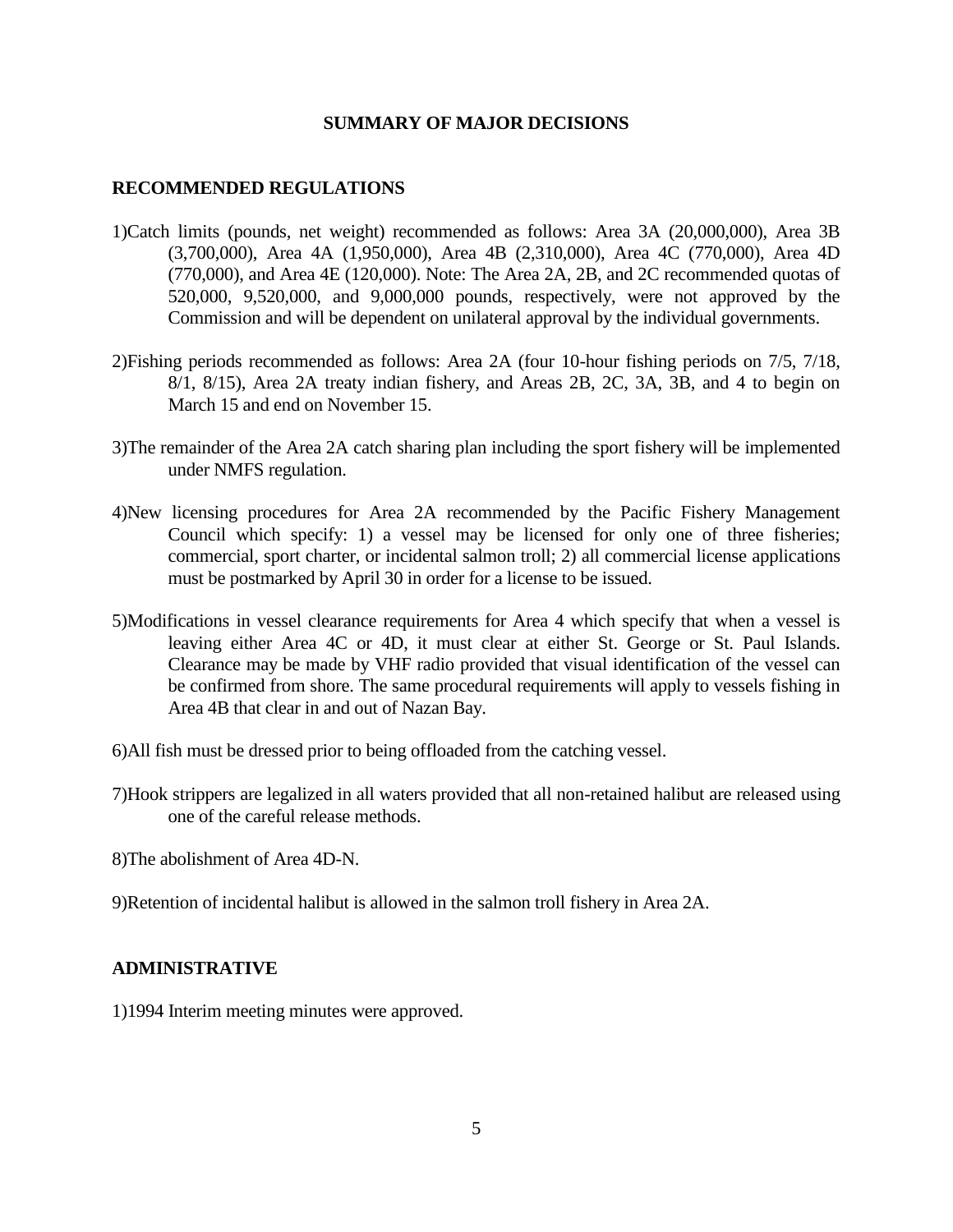2)1994 Annual meeting minutes were approved.

3)Interim meeting, 1995 will be held on November 28 in the Seattle offices.

4)Annual meeting, 1996 will be held in Seattle on January 22 to 25.

5)Chairman for 1995 interim meeting and 1996 annual meeting will be Steven Pennoyer.

6)Vice-chairman for 1995 interim meeting and 1996 annual meeting will be Richard Beamish.

7)There will be a special Commission meeting for bycatch in July.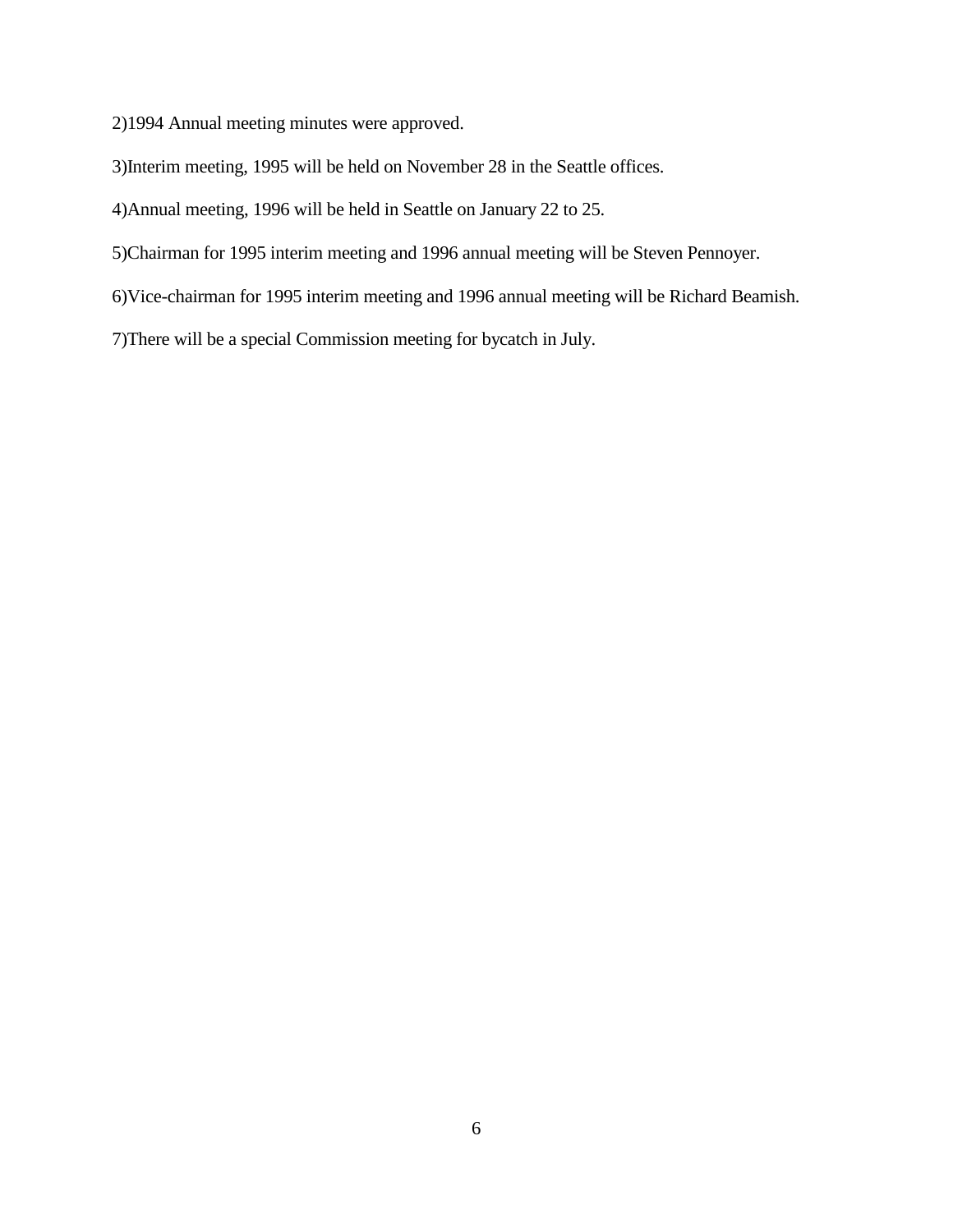## **MINUTES**

## **ANNUAL MEETING January 23 - 26, 1995**

## **ADMINISTRATIVE SESSION - MONDAY, JANUARY 23, 1995**

The meeting was called to order by the Commission chairman, Dr. Richard Beamish. The agenda for the week and the schedule for the public session were reviewed.

The minutes for the 1994 annual meeting were approved and passed.

Mr. Gerry Lariviere presented the budget. The Commissioners reviewed the 1994 expenditures, and discussed the 1995 budget, specifically, workmen's compensation, permanent and temporary salaries, flexibilities in the budgetary schedule, research funds generated by charters, and Alaskan IFQ expenditures for port sampling and logbooks. Ms. Heather Gilroy confirmed that the Commission paid for the first year of logbooks in the Canadian IVQ fishery. The proposed 1996 budget was reviewed quickly. Dr. Beamish reminded the commissioners and staff that budgets will be cut rather than expanded in the future due to 25-40% cuts that Canadian departments are experiencing.

The administrative session was adjourned.

## **PUBLIC SESSION - MONDAY, JANUARY 23, 1995**

Dr. Beamish welcomed the attendees. He gave an opening statement regarding the continuing health of the halibut fishery in a time when other fisheries are being depleted, and explained that this meeting may hold more importance than in past years because of the implementation of the IFQ fishery. Dr. Beamish introduced the other commissioners, advisors, staff, and special guests.

Director McCaughran introduced staff presentations which included: Heather Gilroy - "Review of the Fishery"; Dr. Robert Trumble - "Bycatch, Sport, and Personal Use Estimates"; Dr. Patrick Sullivan - "Pacific Halibut Stock Assessment". Following Dr. Sullivan's presentation, Dr. McCaughran explained further regarding CEYs in the Bering Sea based on fishing ground habitat.

After a coffee break the staff presentations continued and included: Dr. Ana Parma - "Long term trends in Stock Abundance"; Dr. William Clark - "Opening and Closing Dates for the Fishery"; Mr. Stephen Hoag - "Staff Regulatory Proposals: 1995".

After a break for lunch, Dr. McCaughran introduced Mr. Steve Meyer from National Marine Fisheries Service enforcement to give a presentation discussing the four-tier approach to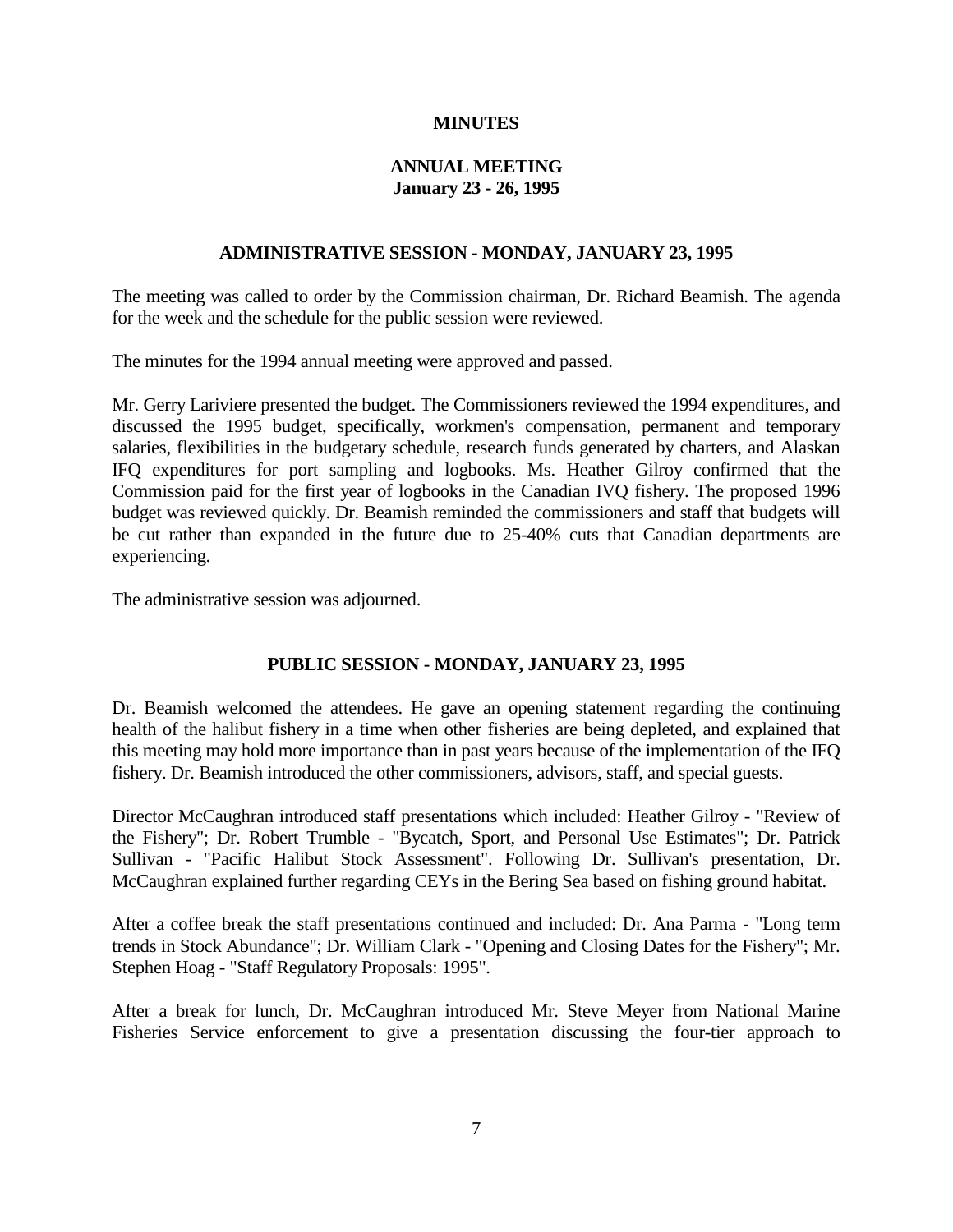enforcment for the Alaskan IFQ program. Following Mr. Meyer, a presentation was made by LCDR Walt Hunnings regarding the enforcement role of the U.S. Coast Guard.

The floor was opened to questions and comments which included: 1) clarification of decreased size at age noted by Commission biologists, and how it may affect future assessment; 2) further explanation was needed concerning the use of a habitat-based allocation of quota in Area 4 as recommended by the Commission staff; 3) concern that the use of CPUE in Area 4 estimates could skew results because of new fishers within the past few years who did not know the area. Also, dates of fishing could also affect CPUE. The staff explained that while more research can be done in this area, historical changes in the CPUE did not dramatically affect the estimates; 4) protests from a number of meeting participants to the new procedure used in Area 4 quota allocation; 5) clarification was needed explaining why the assessment presented by the IPHC staff was different for Area 2B than in past years. The staff explained that it was the same message of concern about inflated fleet CPUE as had been made in previous years and may reflect a change in catchability under the IVQ system; 6) explanations were requested of and given by Commissioners as to why bycatch has not been lowered; 7) some advocation of scientific methods used in Area 4 assessment, but caution about using them in this year of already great change in the fishery due to the IFQ program; 8) concern by fishers about decreasing Area 4C quota recommended by the IPHC staff, and whether there would be any harm in fishing as they have been the past decade.

After a short coffee break, the question and comment period was continued and included; 1) protests over high bycatch and urges to keep working all avenues to decrease it; 2) further explanation was requested concerning the proposed regulation change to allow hook strippers in the U.S. halibut/black cod fishery; 3) concern was expressed over surveys not mirroring actual fishery; 4) explanations were requested on landing procedures of U.S. fish in Canadian ports; 5) verification was needed concerning various regulations governing the IFQ fishery in Alaska; 6) further explanation was requested regarding biomass and recruitment estimation in general; 7) an advocation of more than one meeting a year for industry, commissioners, and staff. Dr. Beamish responded to this by asking the conference board to propose a possible procedure to accomplish this.

### **ADMINISTRATIVE SESSION - TUESDAY, JANUARY 24, 1995**

Mr. Gerald Lariviere continued the budget presentation. There was some concern by the commissioners over an expense for an official logbook program, that they had not been informed of before this meeting. Mr. Hoag noted that there has always been an unofficial program, but with the advent of the IFQ system, the need for a mandatory program was greater. Mr. Pennoyer stated that he could not promise funds for such a program. The total estimated expense for IFQ monitoring without the logbook program would be \$125,000. Dr. Beamish noted that it is likely that Canada will not be able to contribute the \$82,000 requested. Also, the \$30,000 contribution from the HAB board needs to be approved every year.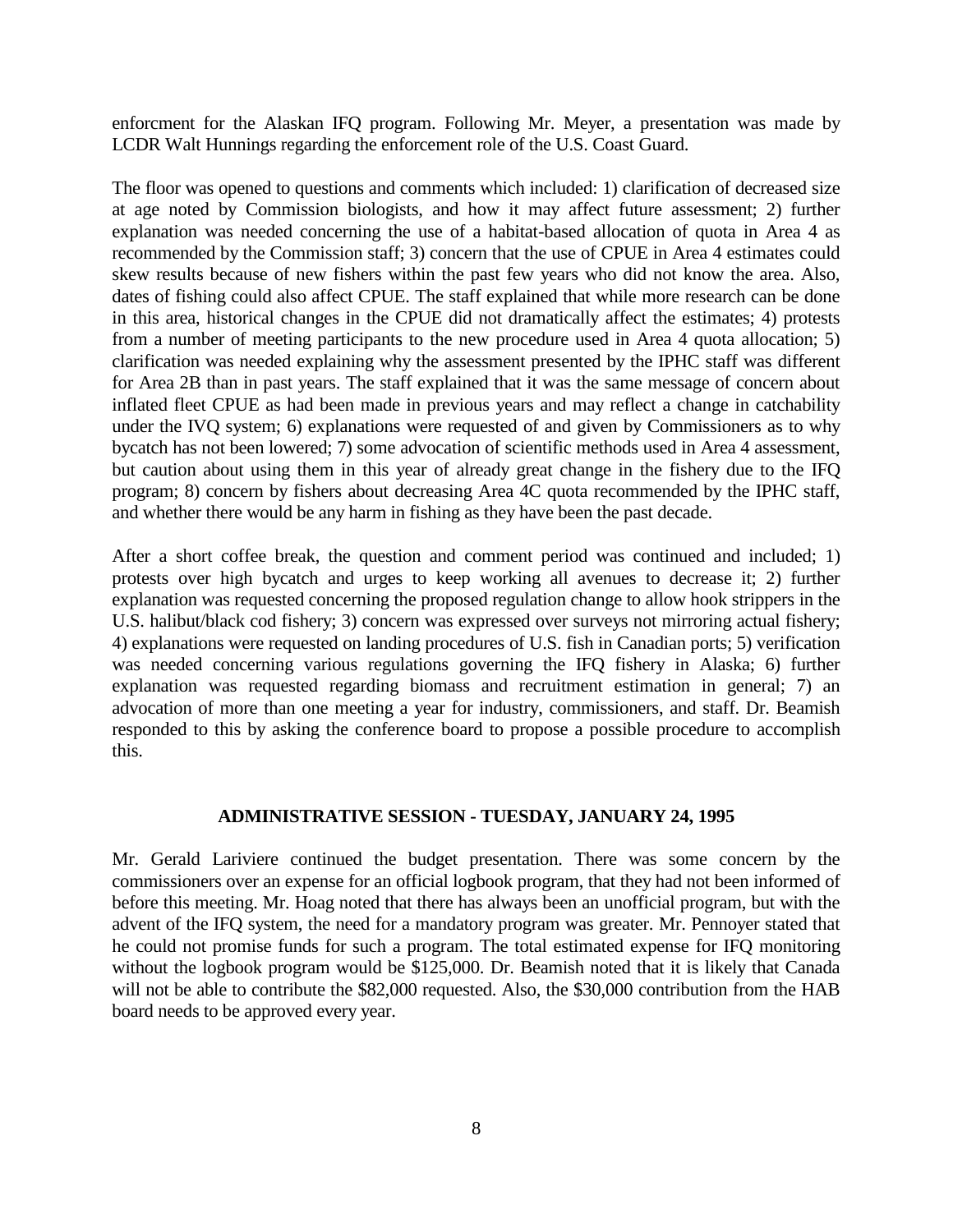After some further discussion regarding the source of funds for port monitoring, Dr. Beamish noted his concern over the fact that the CPUE in the stock assessment for Area 2B had not been reconciled and that coastwide assessment may be affected by changes in CPUE when the U.S. begins its IQ program.

Ms. Joyce Quintal-McGrath noted that Canadian DFO is experiencing a 40% budget cut in the next 3-5 years, and Dr. McCaughran added that the Commission staff has experienced an 11% cut in staff in the past year.

There was some further discussion about a possible logbook program for 1996 since 1995 would not be possible due to timing and cost. It was suggested that the staff investigate ways to obtain information needed for the 1996 season with the groundfish logbook program already in place.

After concluding that the budget could not be approved as is, Dr. Beamish decided that the commissioners would meet in an executive session from 1:30 to 2:30 to discuss it further.

Following a discussion regarding the retention of Coopers and Lybrand as the Commission auditors, it was decided that the audit would go out for bid in 1995.

The Commissioners were given a review of staff research projects already underway as well as those recommended by the staff for the future, and whether funds had been committed for each project.

Following a coffee break, the remainder of the research projects were reviewed. No action was taken at this time.

Dr. Beamish asked for a review of staff regulatory recommendations. There was a lengthy explanation regarding the Area 2A/2B allocations and how CPUE was figured into the stock assessment for 1995. The Canadian commissioners indicated that fishers reported experiencing high CPUE. The staff explained that while higher CPUEs have been observed in the fishery and are included in the standard assessment, they may not represent an increase in halibut abundance.

There was discussion regarding similar problems in the assessment of Alaskan areas with the onset of the IFQ program. Dr. McCaughran cautioned against CPUE as the sole indicator of abundance, but noted spatial analysis as one possible direction for future assessments.

A discussion took place regarding Dr. Clark's presentation on winter fishing. Noting lack of definitive evidence, Dr. Beamish noted that he saw no problem with a March 1 opening date for Area 2B, and commented that there has been some interest from fishers and industry of the two countries to meet at another point during the year to discuss opening and closing dates.

Alaska Department of Fish and Game distributed two handouts to the commissioners regarding sport catch in Alaska. Ms. Norosz noted concern over the lack of sport catch accountability in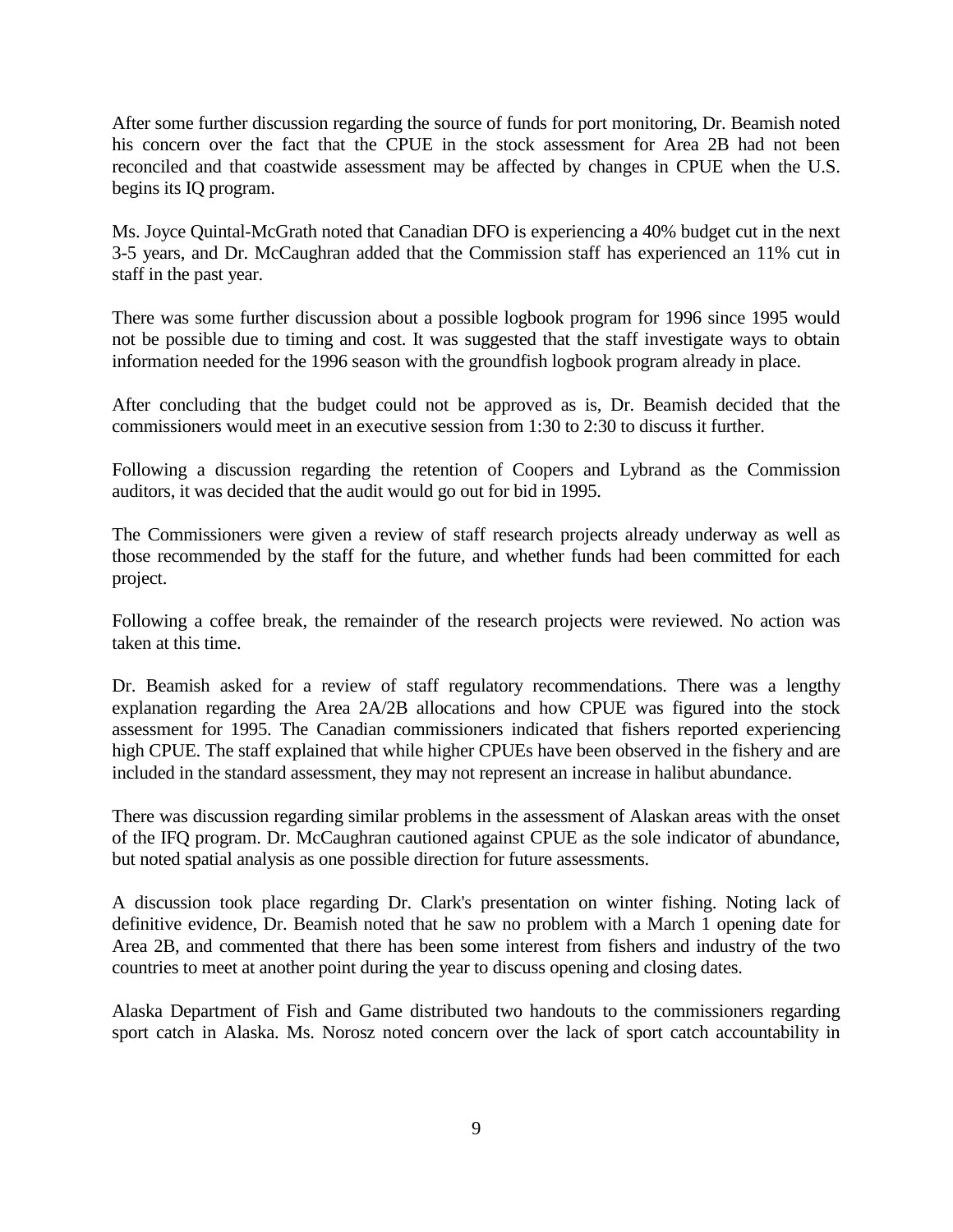Canada, and to a lesser degree in the U.S.

The stock assessment discussion was resumed regarding Areas 2C and 3. There was concern that in spite of conservative quota recommendations from fishers in Area 2C for the past several years, the quota recommended by the staff had decreased substantially. Decreasing size at age differences as well as the new biomass projection model of assessment were noted as reasons for the decrease.

Area 4 quota recommendations were reviewed. There was concern over the dramatically decreased recommendation for Area 4C. Dr. McCaughran reminded the commissioners that Area 4C originated for allocative reasons in the first place and not biological.

After a break for lunch, the commissioners held an executive session for one hour.

Discussion resumed on Area 4 quotas. Since the areas were not divided for biological reasons, but rather allocative ones, Dr. McCaughran suggested combining Areas 4D, 4C, and 4E. Mr. Pennoyer reminded the commissioners that there is no avenue for the North Pacific Fishery Management Council (NPFMC) to change allocation boundaries for the 1995 season, if the Commission should change the areas.

The following administrative proposals were put forth:

- 1)The 1996 annual meeting be held in Seattle at an economical location; perhaps the National Marine Fisheries Service or the University of Washington;
- 2)The 1996 annual meeting take place beginning January 22;

3)The 1995 interim meeting will be held on November 28 in the Seattle offices.

Mr. Joe Scordino gave a brief presentation on the changes in Area 2A management as put forth by the Pacific Fishery Management Council (PFMC). The changes include: 1) splitting of fishery into incidental and commercial; 2) commercial fishery will not occur in Area 2A-1; 3) different sport areas will be set than presently documented; 4) the establishment of an on-land 2 daily bag limit in Washington and a 1 daily bag limit in Oregon; 5) vessels can fish either commercially or as a sport charter, but not both. If commercial is chosen, then a choice must be made between directed and salmon troll incidental catch; 6) licenses must be obtained from the IPHC before May 1. He noted that the Commission needs to take action on the licensing measures and quotas.

Following a discussion of sport charter fishery management in Alaskan waters, Ms. Norosz suggested a better outreach by the IPHC staff to make sure license requirements are met in the U.S. charter fleet, as well as a letter to the NPFMC regarding IPHC jurisdictional role in the fishery.

Regarding Area 2B sport fishery managment, Dr. Beamish commented that there is currently a proposal by commercial fishers to Ottawa which would require charter vessels to buy quota. Dr. Leaman noted that although there is some agreement on how to monitor the sport fishery in Canada, the cost would be about \$80,000. This figure, however, includes all species. There was some discussion of the authority of the Commission regarding the sport fishery. Jon Pollard will provide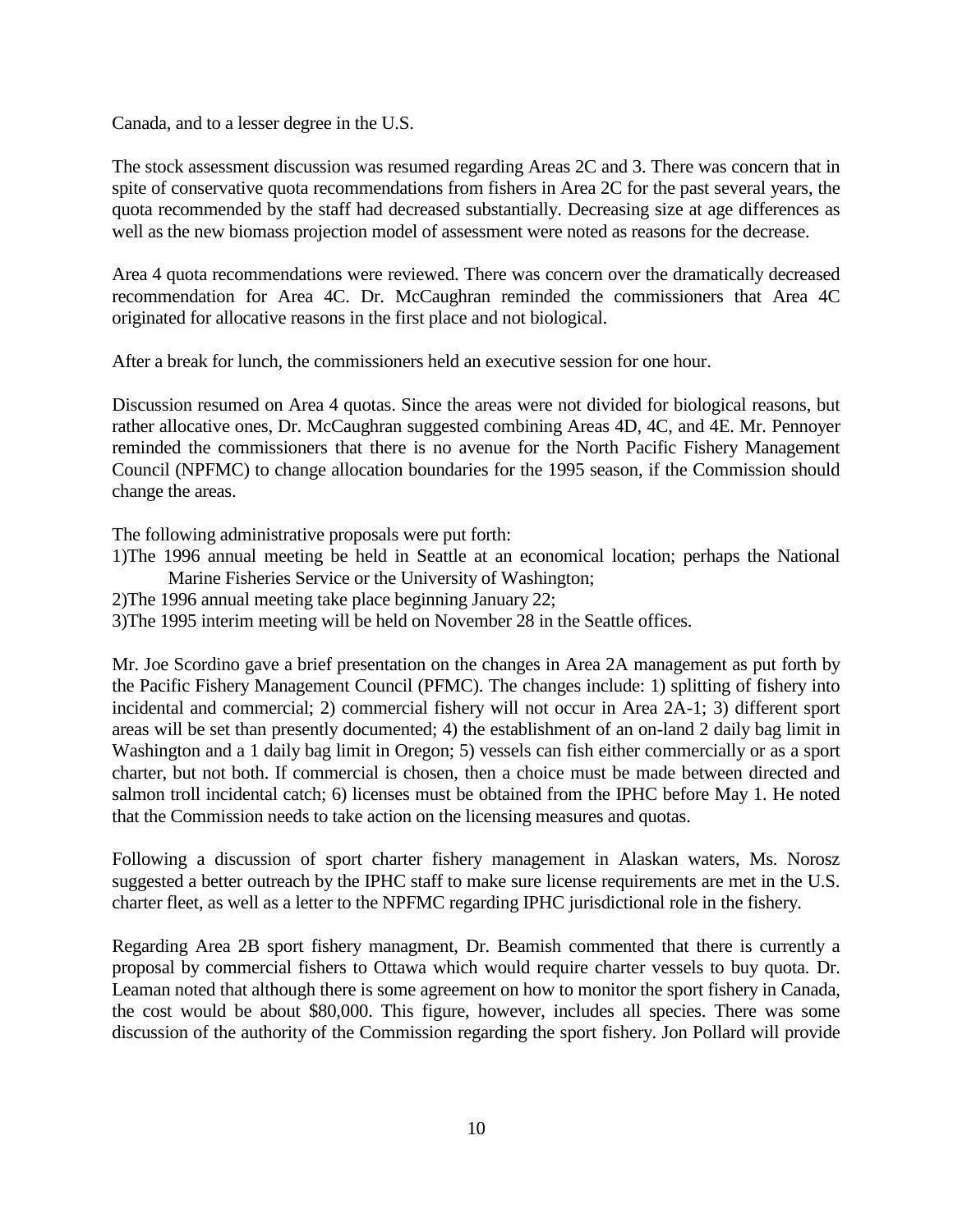a report on state, federal, and Commission authority for sport halibut management.

After a short coffee break, a review of Alaskan IFQ enforcement and accounting for catch, as well as an Area 2B update on IVQ enforcement was given. No action was taken.

Discussion moved to bycatch management. Mr. Scordino gave a review of the Area 2A bycatch management plan which included: 1) refining bycatch estimates; 2) a 2-year observer program; 3) Oregon trawl commission fee proposal to charge groundfish fishers to fund observer program; 4) voluntary observer program already in place in the whiting fishery; 5) PFMC efforts to create a mandatory observer program; 6) funds earmarked for west coast and bycatch programs; 7) Oregon Department of Fish and Game has acquired funds to look at gear modifications. There was some further discussion regarding collection of fees.

Dr. Beamish gave a review of the bycatch management plan for Area 2B. The plan currently includes reducing bycatch to 1 million pounds by 1997 with the use of caps and observers. The aim is to get observer coverage on 10% of the hauls and then using groundfish catch as the index of halibut bycatch. Dr. Beamish suggested more discussion on new ways to manage bycatch (i.e. penalizing areas with higher bycatch).

Mr. Pennoyer gave the review of bycatch management in Alaskan waters. He mentioned that rates for each vessel are now being published even though the confidentiality issue is at risk, and data are becoming more accessible because of satellite systems. He gave an update of various programs already in affect, and commented that the reduction of halibut mortality caps is not altering the behavior of the fleet, but rather having the opposite effect of increased bycatch rates.

The commissioners approved the release of the Halibut Bycatch Working Group report.

Mr. Gregg Williams distributed a report on halibut bycatch in the sablefish fishery in the winter months in the Aleutian Islands.

# **COMMISSION/CONFERENCE BOARD SESSION WEDNESDAY, JANUARY 25, 1995**

Mr. Greg Best read the conference board minutes. Following his review of the conference board recommendations for area quotas, a minority report was read which protested the use of habitat allocation of quota in Area 4, and asked that any decrease of overall Area 4 quota be taken proportionally in all areas.

Mr. Robert Alverson noted that it is fisher opinion based on experience that there is more habitat in Area 4B than identified by the staff, and fishers have not witnessed a reduction in catch to warrant a decreased quota. A larger quota in Area 4C was advocated noting that seasons have been set too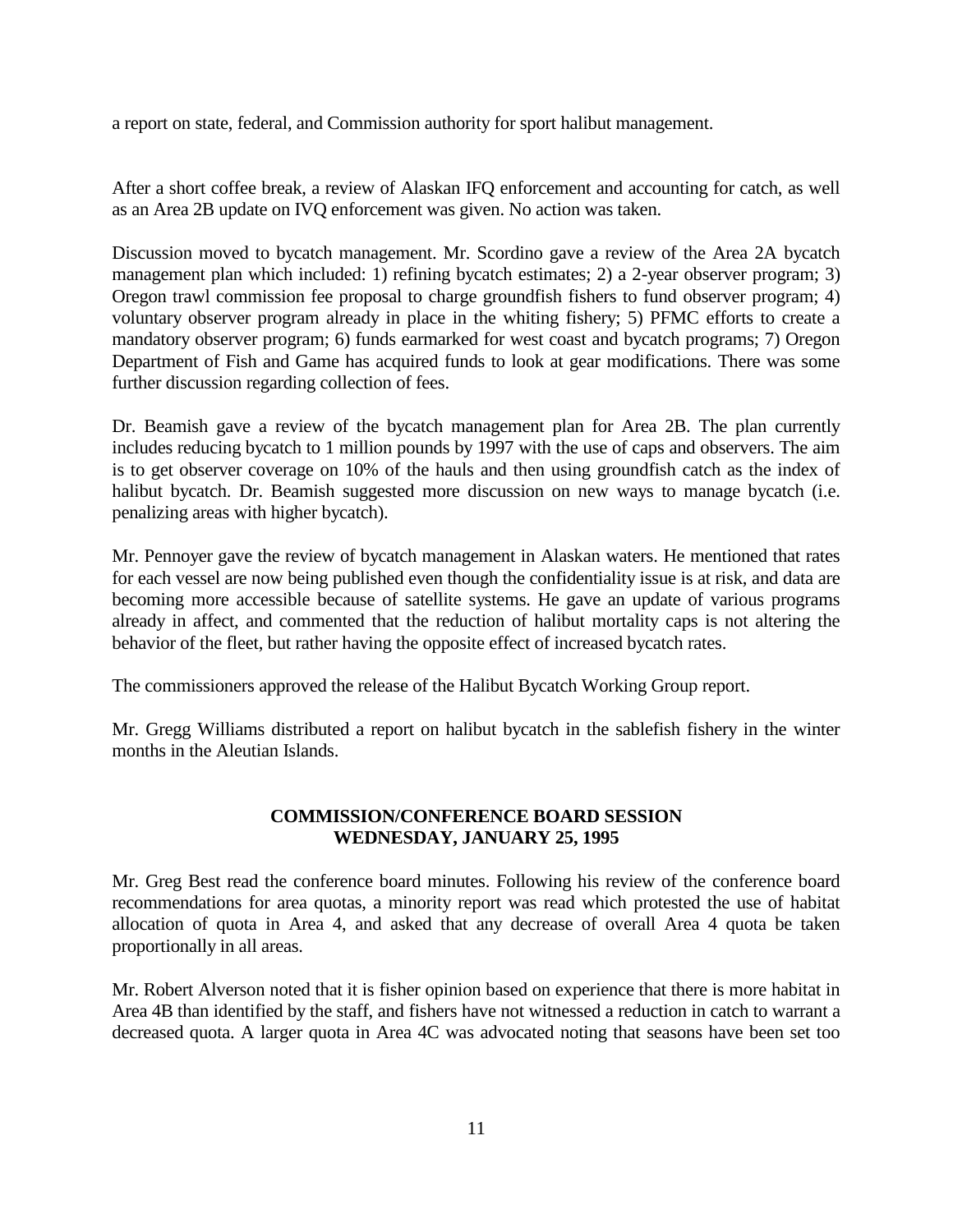early in the year to represent the peak influx of halibut into the shallow Pribilof waters.

After some further explanation of various recommendations, Mr. Hoag confirmed that the conference board did not object to a mandatory logbook program as long as the logbooks were combined with other groundfish logs so a separate book would not be necessary.

Regarding industry proposals, Ms. Linda Kozak explained the proposal to evaluate retention of halibut during the winter closure by IFQ holders in the groundfish hook and line fishery. Her group advocated that a dialogue take place throughout the year among industry, the Commission, and the councils.

After reading the Recommended Bycatch statement to both governments, Mr. Best asked that all industry proposals dealing with sport charters be distributed to the Conference Board.

Mr. Best noted the large number of interests being represented in the Conference Board making it a very large body to work within the time frame put forth at the annual meeting. He made a number of preliminary recommendations including: 1) voting in 3 members from each country to attend the IPHC interim meeting, possibly funded by a user/pay system; 2) distribute a list of all conference board members, their phone numbers, and addresses; 3) possibly splitting the conference board into sport and commercial interests; and 4) mailing a copy of the annual meeting handout to all conference board members at least a week before the annual meeting, and putting the text on the internet. There was some further discussion regarding restructuring of the conference board and increased communication between the IPHC and the conference board.

Both Dr. Beamish and Mr. Pennoyer made comments regarding the severity of the budget cuts in both countries and how they may affect the Commission. Dr. Beamish noted that in future years, the Conference Board may even be called upon to contribute funds to Commission research. Dr. McCaughran added that the Commission does all its research on less than 1% the value of the fishery, thus the cost is less than other fishery organizations.

The floor was then opened to comments which included: 1) clarification of enforcement fines and where the funds end up; 2) a suggestion to charge a fee per conference board member; 3) suggestions to the Commission to ask for voluntary help from fishers and the industry for research purposes.

The conference board agreed to meet later in the day to compile a formal proposal for Conference Board restructuring.

## **ADMINISTRATIVE SESSION - WEDNESDAY, JANUARY 25, 1995**

When asked to comment on the joint session, Mr. Pennoyer commented that more feedback of minority notes would be helpful. There was discussion regarding the proposed retention of halibut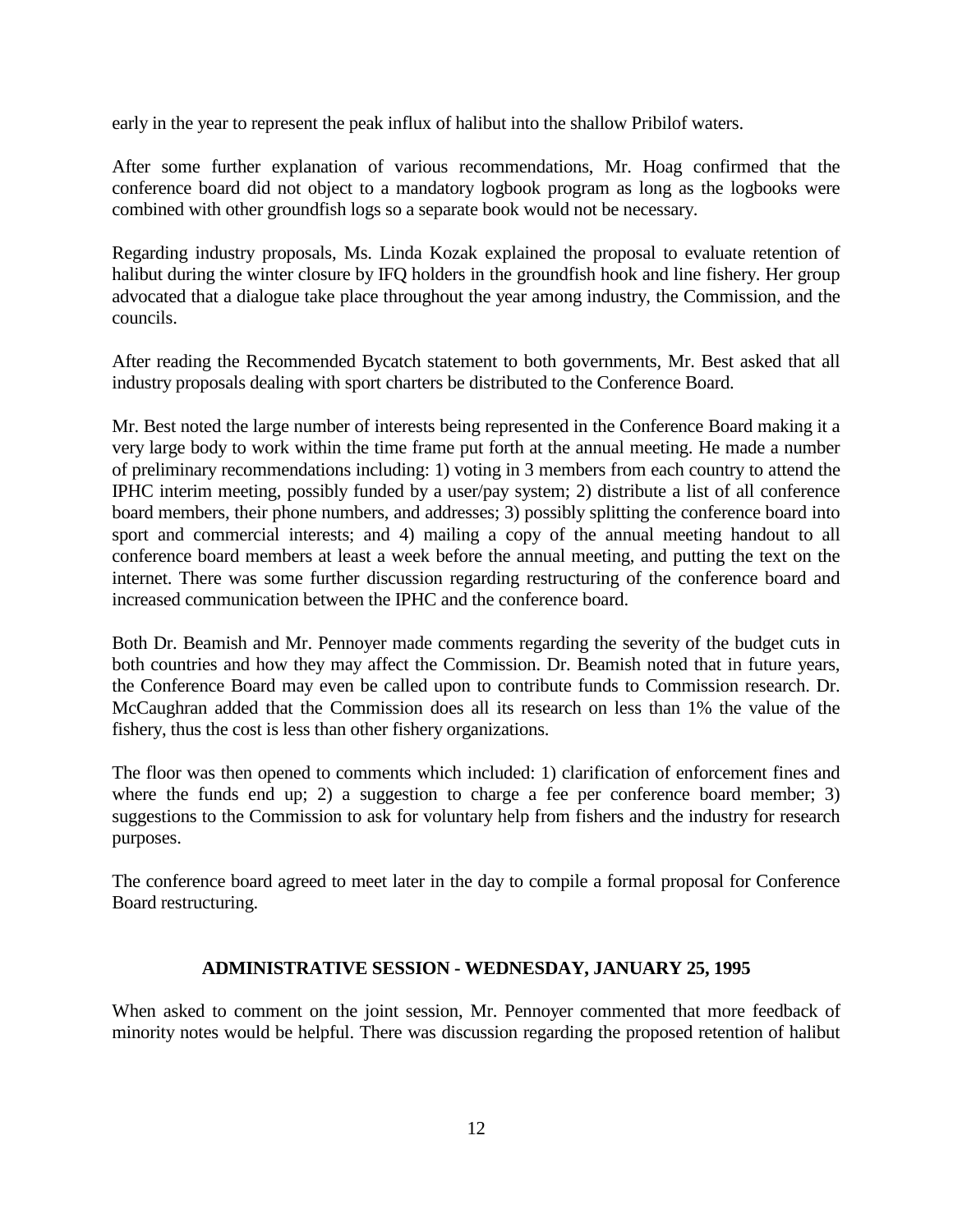in the early sablefish fishery in the Aleutians. Main concerns regarded ramifications of such an allowance on other fisheries and other parts of the coast including Canada, such as similar allowances for other fisheries, and the impact on the directed halibut fishery.

After a lunch break, discussion continued regarding conference board proposals. The commissioners decided to allow a small contingent of the conference board to the interim and bycatch meetings, at their own expense.

The Commission agreed with the incorporation of Area 4D-N back into Area 4D.

Regarding the Bering Sea habitat allocations, Mr. Pennoyer proposed that the Commission not decide on boundary changes since IFQs and CDQs are already in place for 1995. However, the staff should work more closely with the NPFMC and other interest groups over the next year to compose a recommendation. Dr. McCaughran was asked to write a letter to the NPFMC and request that members begin to think about the issue.

Discussion ensued regarding quotas. Mr. Hoard recommended setting the Area 2B quota then setting Area 2A according to last year's ratio. Dr. Beamish supported a 9.52 million pound quota in Area 2B and stated that more surveys need to be done in the area before making assumptions about the CPUE effect. The U.S. commissioners noted that Area 2C fishers have been consistently conservative in their own area and it would be difficult to recommend a 9.52 million pound quota in Area 2B when the area has been typically overfished. There was no final proposal for Area 2A, 2B, or 2C quotas at this time.

After a short coffee break, the staff was asked to comment on the effects of phasing in the assessment projection approach as opposed to leaping the gap in just one year. Dr. Patrick Sullivan noted that the staff will continue to analyze the assessment in the coming year and that relative importance of quick action in some areas may be greater (i.e. Area 2A and 2B) than in others. IPHC management philosophy of proportional harvest requires moving toward staff recommendation. However, there is no need to make the change in one year. Therefore, harvest can be kept in the same proportion as last year while the NPFMC and the Commission work out new area allocations.

The habitat allocation method for setting quotas in Area 4 was addressed. It was concluded after further staff input that since the conservation reason for habitat allocation was not significant, quotas should be set using the same proportions as last year. However, further analysis should be done in the coming year.

Commission proposals for catch limits were as follows: Area 2A - .52, Area 2B - 9.52, Area 2C - 9.0, Area 3A - 20.0, Area 3B - 3.7 million pounds.

There was some discussion regarding opening and closing dates in both countries. No unified proposal was made at this time.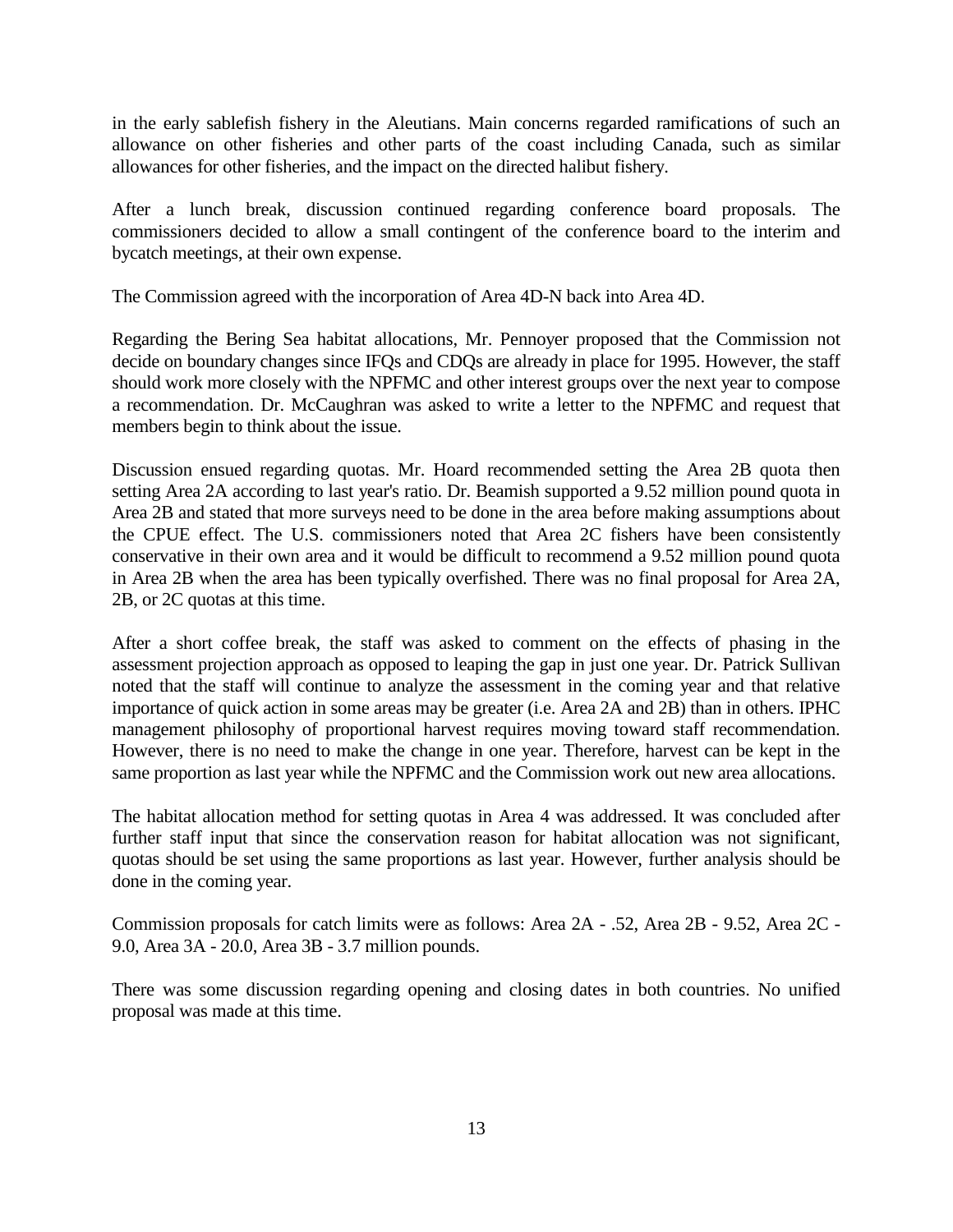After significant discussion, it was decided to recommend that a vessel must clear into either Area 4C or 4D in Dutch Harbor or Akutan in person, but can clear out of the area with a VHF radio and visual sighting from shore at either St. George or St. Paul Islands.

The use of hook strippers, Area 2A seasons, Area 2A license requirements, the keeping of the 72-hour regulation, and putting the annual meeting handout on the internet were all approved with very little discussion. The staff was asked to work on the logbook proposal which would enable a fisher to use only one for all groundfish.

The Commission decided to write two letters to the NPFMC; 1) neither supporting nor opposing the January 1 sablefish opening proposal, but simply stating concerns which included the possible increase of effort, resulting bycatch, and market considerations; 2) regarding Ms. Kozak's proposal to review halibut retention in the hook and line groundfish fishery.

The commissioners met in closed session.

# **ADMINISTRATIVE SESSION - THURSDAY, JANUARY 26, 1995**

The Canadian delegation distributed a handout regarding needs for more U.S. control of halibut bycatch. Mr. Pennoyer responded by noting the expense that is already taking place to achieve this goal and reviewed the various programs already in place. Appendix II contains the draft bycatch proposals for the U.S. and Canadian governments as well as the Conference Board.

Dr. Beamish reopened the discussion regarding seasons and quotas. Mr. Pennoyer cautioned that declining stocks indicate that restraint should be used when setting quotas. He proposed that the projection method of assessment be phased in over a two year period. The quota recommendations from the previous session were reviewed for informational purposes for Areas 2 and 3.

Regarding Area 4 quotas, Mr. Pennoyer commented that the staff has not put forth a strong biological argument for boundary change and dramatic quota changes in some areas based on the habitat allocation model. He suggested informing the NPFMC of intentions to investigate further and that Area 4 quota recommendations should be as follows: Area 4A - 1.97, Area 4B - 2.29, Area 4C - .76, Area 4D - .76, Area 4E - .14 million pounds.

When considering season dates, November 15 was suggested as the closing date. Ms. Norosz noted concern over the race for fish at the opening date and that it should correspond to proper tides. After some further consideration, March 15 was suggested as the opening date.

The 1994 Interim meeting minutes were approved.

Ms. Norosz read the proposal from the Conference Board to form an industry advisory group to attend the IPHC interim meetings. The plan included: 1) an application form for accredidation; 2)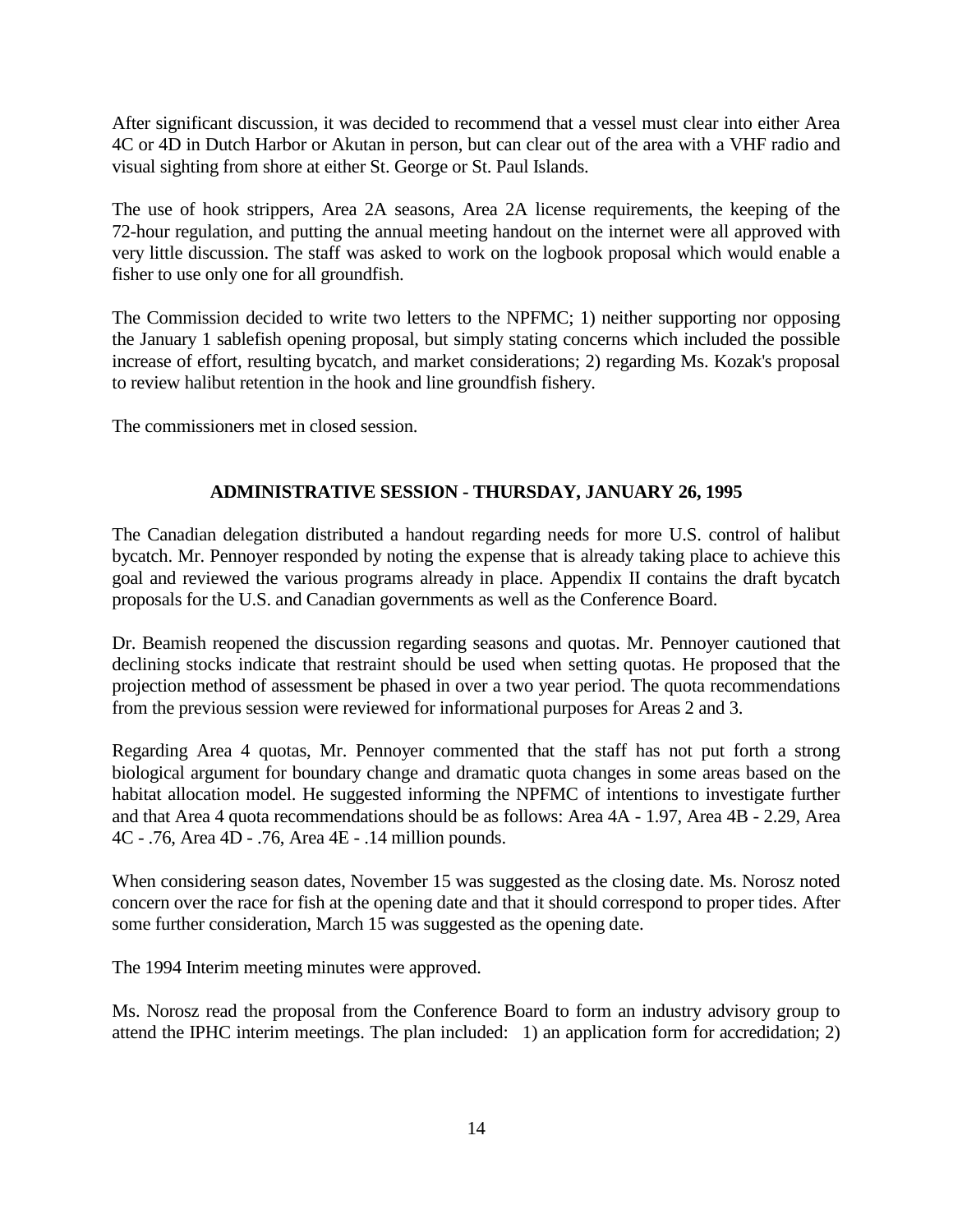establishment of a cut-off date for proposals from industry; 3) authorization of co-chairs to set up an account and solicit voluntary fee of \$200 per member; 4) conference board representatives at interim meeting would number six U.S. and three Canadian; 5) at the annual meeting, the minutes given in the joint session would be considered a draft and the final would be presented at the end of meeting.

Dr. McCaughran was asked to draft letters regarding various proposals to the NPFMC, Governor Lowry, and the PFMC for the Chairman's signature.

In response to a question on the status of the grid sorting proposal, Dr. Trumble commented that an adhoc working group will review a new draft of the analysis during a teleconference at the end of February. The NPFMC will then review the analysis, and decide if it should be sent for public review from April to June of 1995. Mr. Pennoyer asked that Commissioners be informed via conference call of the proposal which will allow the commissioners to draft a statement to be submitted to the NPFMC.

Bycatch was again discussed and Mr. Pennoyer commented that although small decreases in U.S. halibut mortality can be achieved, there is no avenue for large, 10% reductions at this time. However, it is possible that the VIP program may make a difference with further prosecutions. Also, the amount of harvestable groundfish has increased while keeping the caps constant and that is also a step in the right direction.

Dr. Beamish commented that more pressure needs to be put on the Councils to reduce bycatch. Mr. Pennoyer assured the Commissioners that the NPFMC takes it very seriously. He then proposed increased interaction between the Commission and the NPFMC, and invited Dr. Beamish to attend the meetings. Dr. Beamish accepted the offer.

## **PUBLIC SESSION - THURSDAY, JANUARY 26, 1995**

The meeting was called to order and Dr. Beamish reminded the participants that this was not a meeting for public testimony although the Commission may ask for verification on certain issues. Mr. Pennoyer acknowledged the receipt of an annual meeting proposal from Sitka, Alaska interest groups.

The following items were adopted by the Commission:

- 1)Catch limits (pounds, net weight) are as follows: Area 3A (20,000,000), Area 3B (3,700,000), Area 4A (1,950,000), Area 4B (2,310,000), Area 4C (770,000), Area 4D (770,000), and Area 4E (120,000).
- 2)Fishing periods were adopted as follows: Area 2A (four 10-hour fishing periods on 7/5, 7/18, 8/1, 8/15), Area 2A treaty indian fishery, and Areas 2B, 2C, 3A, 3B, and 4 to begin on March 15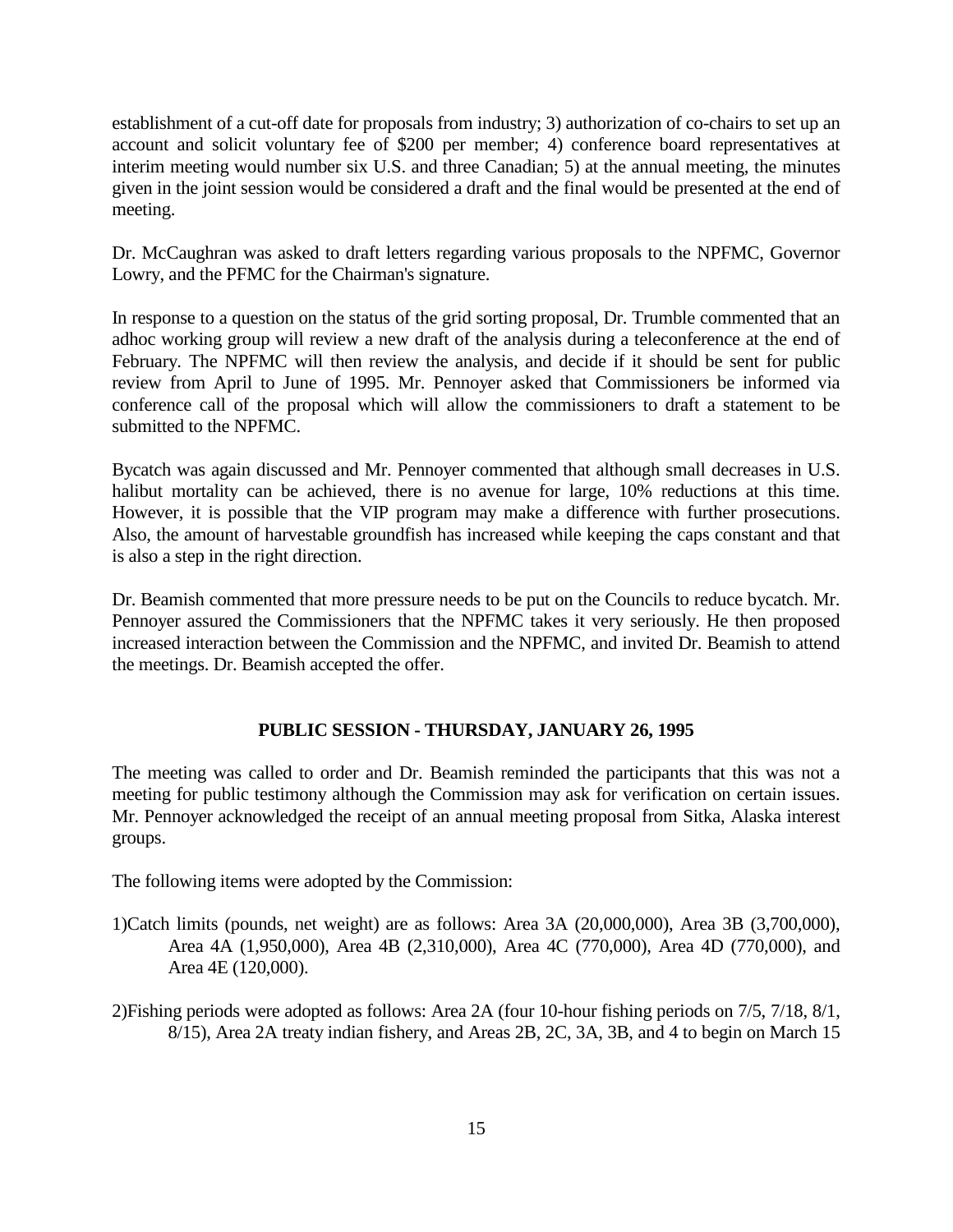and end on November 15.

- 3)The remainder of the Area 2A catch sharing plan including the sport fishery will be determined under NMFS regulation.
- 4)New licensing procedures for Area 2A which were initially established by the PFMC which include: 1) allowing a vessel to be licensed for only one of three fisheries including commercial, sport charter, or incidental salmon troll; 2) all commercial license applications must be postmarked by April 30 in order for a license to be issued.
- 5)Modifications in vessel clearance requirements for Area 4 which specifies that when a vessel is clearing out of either Area 4C or 4D, clearance must be made at either St. George or St. Paul Islands and can be made by VHF radio provided that visual identification of the vessel can be confirmed from shore. The same procedural requirement applies to Area 4B clearances in Nazan Bay.
- 6)All fish must be dressed prior to being offloaded from the catching vessel.
- 7)Hook strippers are legalized in all waters provided that all non-retained halibut are released using one of the careful release methods.
- 8)Area 4D-N will be merged back into Area 4D.
- 9)Retention of incidental halibut is allowed in the salmon troll fishery in Area 2A.
- 10)Interim meeting, 1995 will be held on November 28 in the Seattle offices.
- 11)Annual meeting, 1996 will be held in Seattle on January 22 to 25.
- 12)Chairman for 1995 interim meeting and 1996 annual meeting will be Steven Pennoyer.
- 13)Vice-chairman for 1995 interim meeting and 1996 annual meeting will be Richard Beamish.
- 14)Staff has authorization to make housekeeping changes to the regulations as long as intent is not changed.

Dr. Beamish commented that Canada will pursue reduction of the excessive bycatch in the U.S. at the highest levels of government. Also, in light of the ongoing problem of bycatch, the 60/40 quota split for Area 2 will no longer be waived as it has been in past years. Therefore, the recommended quota of 0.52 million pounds for Area 2A and 9.0 million pounds for Area 2C cannot be approved by the Canadian contingent.

Mr. Pennoyer responded that the issue has been elevated in the U.S. as well, but that the U.S.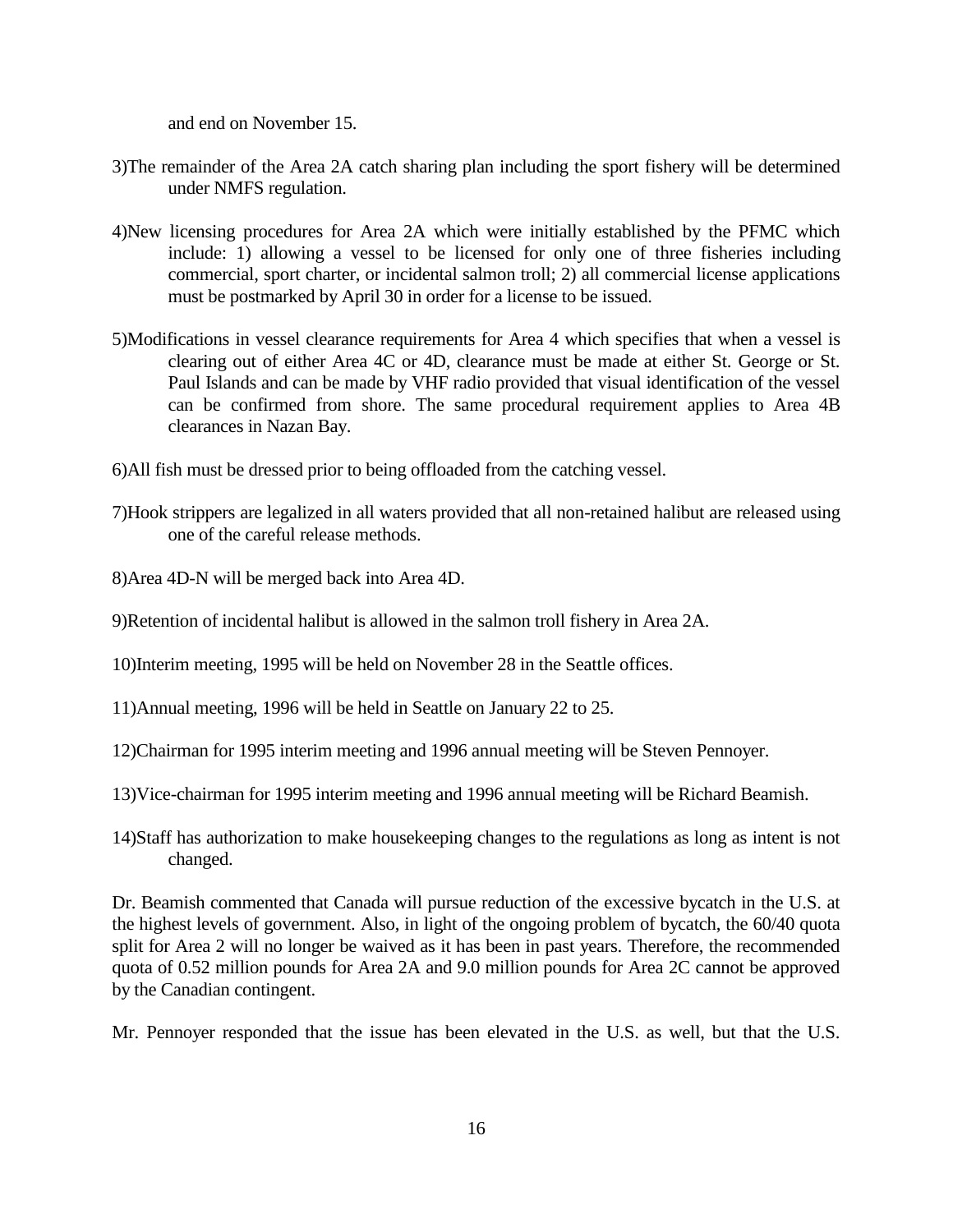cannot support a return to the 60/40 quota split. He noted that the 60/40 split would specify an 8.0 million pound quota for Areas 2C and 2A combined, which was not acceptable, especially in light of the conservatism that Area 2C fishers have shown in recommending quotas for the past few years. Therefore, the U.S. contingent cannot approve the Area 2B quota proposal of 9.52 million pounds.

The letter to the NPFMC regarding the January 1 sablefish opening in the Aleutian Islands was read by Mr. Pennoyer.

Dr. Beamish noted that the Commission would now be including conference board members in both the bycatch and interim meetings.

Mr. Best reviewed the previous day's meeting with the Conference Board which outlined interim meeting representation and the fact that new proposals would be accepted for the January meeting only.

Dr. Beamish gave some brief closing remarks and congratulated participants on keeping the halibut stocks healthy.

The meeting was adjourned.

------------------------------

Steven Pennoyer, Chairman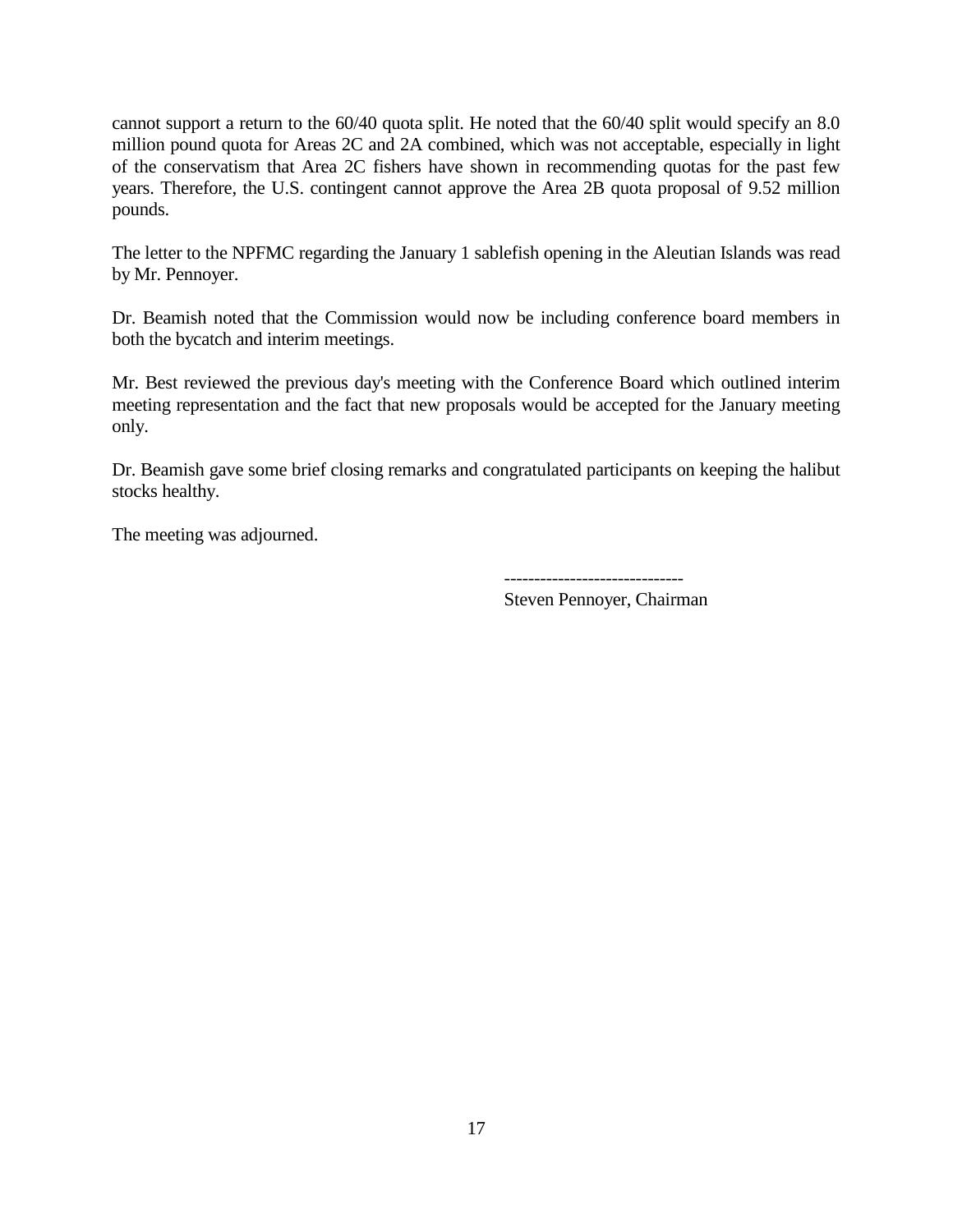# INTERNATIONAL PACIFIC HALIBUT COMMISSION SEVENTY FIRST ANNUAL MEETING, 1995 VICTORIA, BRITISH COLUMBIA

# **LIST OF PARTICIPANTS**

| <b>Name</b>           |               | Agency/Org'n/Vessel           | City, State/Prov. |
|-----------------------|---------------|-------------------------------|-------------------|
|                       |               |                               |                   |
| <b>Barry Ackerman</b> |               | DFO                           | Vancouver, B.C.   |
| <b>Ragnar Alstrom</b> |               | <b>Yukon Delta Fisheries</b>  | Alakanuk, AK      |
| <b>Bob Alverson</b>   | <b>FVOA</b>   |                               | Bothell, WA       |
| Phil Anderson         | <b>WDFW</b>   |                               | Olympia, WA       |
| W. Arterburn          |               | Pribilof Bering Sfd           | St. Paul Is, AK   |
| N. Baker              |               | Tanadyusiz                    | Anchorage, AK     |
| Jeroder Baleuunof     |               | St. George Fish Assn.         | Anchorage, AK     |
| Greg Bargman          | <b>WDFW</b>   |                               | Olympia, WA       |
| Nazary Basargin       |               | K. Bay Fisheries Assn.        | Homer, Ak         |
| Dean Beers            |               | ADF&G                         | Juneau, AK        |
| <b>Anne Best</b>      |               | <b>HAB</b>                    | B.C.              |
| <b>Gregg Best</b>     |               | <b>HAB</b>                    | B.C.              |
| <b>Brian Bigler</b>   |               | <b>HANA</b>                   | Seattle, WA       |
| Lia Bijsterveld       | <b>DFO</b>    |                               | Vancouver, B.C.   |
| Barbara Bingham       |               | Sitka Charter Assn.           | Sitka, AK         |
| Craig Bowhay          | <b>NWIFC</b>  |                               | Forks, WA         |
| Dave Boyles           |               | Fisher                        | B.C.              |
| Don Bremnev           |               | Yakutat Fisherman's Assn.     | Yakutat, AK       |
| <b>Jay Brevik</b>     |               | <b>DSFU</b>                   | Seattle, WA       |
| Jeremy Brown          |               | Alaska Troller Assn.          | Juneau, AK        |
| John Bruce            |               | <b>DSFU</b>                   | Seattle, WA       |
| Larry Cambronero      |               | <b>Kake Fisheries</b>         | Kake, AK          |
| Dennis Carlssen       |               | <b>Kake Tribal Council</b>    | Kake, AK          |
| <b>Forrest Caruky</b> |               | <b>NMFS</b> Enforcement       | Seattle, WA       |
| <b>Billy Charles</b>  |               | <b>YDFDA</b>                  | Emmonak, AK       |
| Greg Clapp            |               | Arch. Marine Research         | Victoria, B.C.    |
| Larry Cobb            |               | Deep Creek Charter Assn.      | Ninilchik, AK     |
| <b>Neal Coenen</b>    |               | Oregon Fish & Wildlife        | Newport, OR       |
| Norman Cohen          |               | <b>CVFC</b>                   | Juneau, AK        |
| Eileen Cooney         |               | <b>NOAA/General Counsel</b>   | Seattle, WA       |
| Jerry Dahl Jr.        |               | <b>SE Fisherman Coalition</b> | Petersburg, AK    |
| Peter DeGreef         | <b>PCFVOG</b> |                               | B.C.              |
| <b>Nick Delaney</b>   |               | <b>KLVOA</b>                  | Kodiak, AK        |
| Jane DiCosimo         |               | North Pacific Council         | Anchorage, AK     |
| Luger Dochtermann     |               | F/V North Point               | Kodiak, AK        |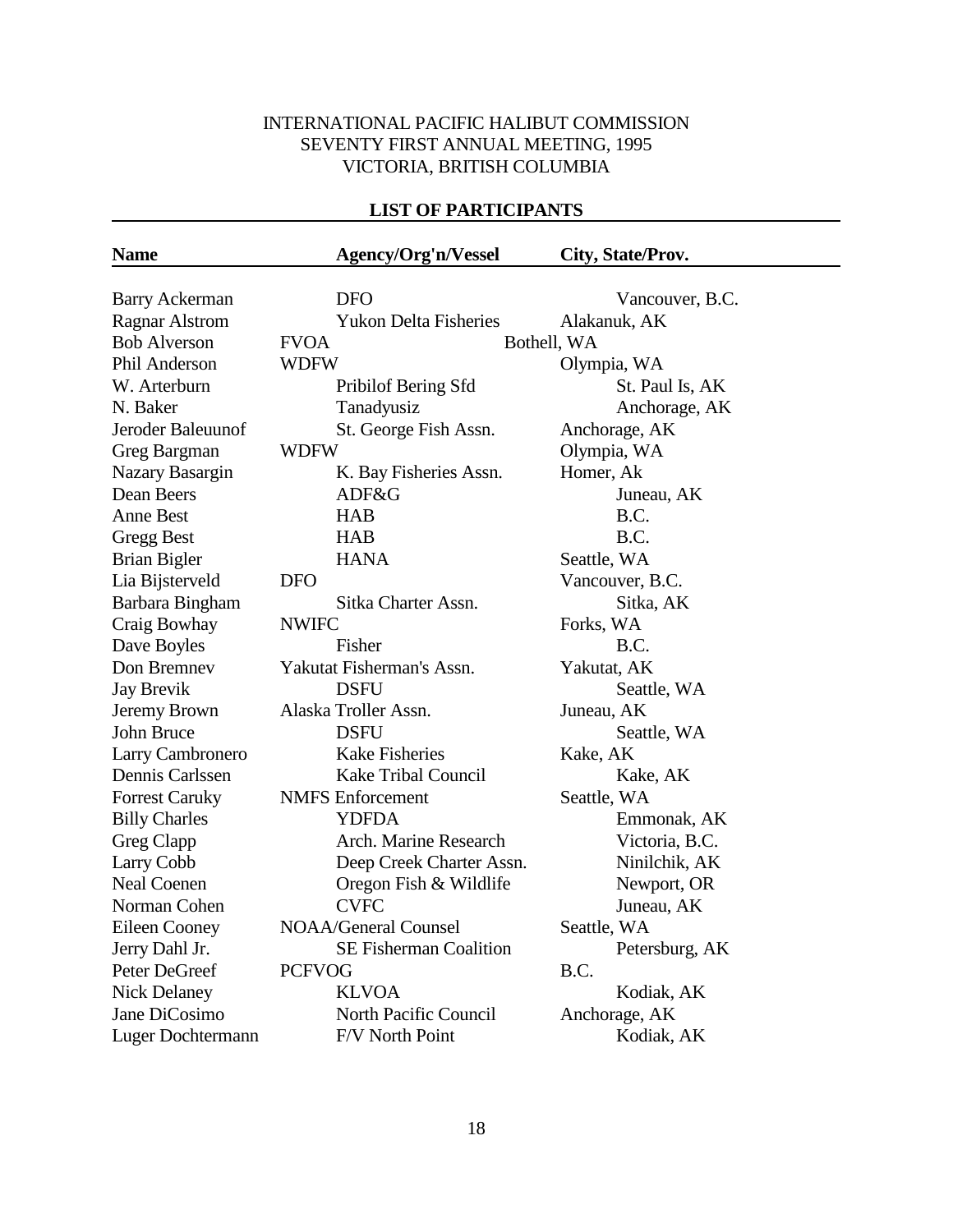| <b>Robert Dolan</b>      | <b>SE Fisherman's Coalition</b> |             | Juneau, AK          |
|--------------------------|---------------------------------|-------------|---------------------|
| <b>Hubert Doolan</b>     | Neg'a Tribal Council            | Kake, AK    |                     |
| <b>Jill Droer</b>        | self                            |             | QCC, B.C.           |
| George Durk              | Atka Fisher                     |             | Atka, AK            |
| Arne Einmo               | <b>FVOA</b>                     |             | Bellevue, WA        |
| Ken Erikson              | <b>PCFVOG</b>                   |             | B.C.                |
| Penelope Fields          | <b>NMFS</b> Enforcement         |             | Seattle, WA         |
| <b>Rick Flynn</b>        | <b>U.S. Coast Guard</b>         |             | Seattle, WA         |
| <b>Bert Foulds</b>       | <b>DFO</b>                      |             | Ottawa, ONT         |
| <b>Kelly Francis</b>     | DFO - Communications            |             | Nanaimo, B.C.       |
| <b>Alexander Galanin</b> | <b>CBSFA</b>                    |             | B.C.                |
| John Garner              | NorQuest Seafoods               |             | Seattle, WA         |
| John Gibson              | Fisherman Assn                  |             | Courtenay, B.C.     |
| <b>Edwin Glotfelty</b>   | <b>Yukon Delta Fisheries</b>    |             | Seward, AK          |
| <b>Art Goddard</b>       | <b>Canadian Consulate</b>       |             | Seattle, WA         |
| Ken Green                | <b>DFO</b>                      |             | Prince Rupert, B.C. |
| Tony Gregorio            | Lake and Penn Burchet           |             | Chignik Lagoon, AK  |
| Paul Gronholdt           | Penninsula Marketing            |             | Sand Point, AK      |
| <b>Shari Gross</b>       | <b>HANA</b>                     |             | Seattle, WA         |
| <b>Terry Guernes</b>     | <b>DFO</b>                      |             | Nanaimo, B.C.       |
| Peter Haugen             | Co-op Fisherman's Guild         |             | Prince Rupert, B.C. |
| Terry Henshaw            | Annieville Halibut Assn.        |             | Delta, B.C.         |
| Don Henson               | Annieville Halibut Assn.        |             | Surrey, B.C         |
| Dennis Hicks             | <b>ALFA</b>                     |             | Sitka, AK           |
| <b>Bill Hines</b>        | <b>NMFS</b>                     |             | Juneau, AK          |
| David Hoga               | U.S. Dept. of State             |             | Washington, D.C.    |
| David Hogan              | U.S. Dept. of State             |             | Washington D.C.     |
| <b>Walt Hunnings</b>     | Lt. Cmdr - USCG D17             | Juneau, Ak  |                     |
| Lorne Iverson            | United Fisherman & Allied       |             | Vancouver, B.C.     |
| Gordon Jackson           | Kake Tribal Corp.               |             | Juneau, AK          |
| Samuel Jackson           | Kake VOA                        |             | B.C.                |
| Ken Jenkins              | <b>SFAB Charter Boat</b>        |             | Port Hardy, B.C.    |
| Gordon Jensen            | Petersburg VOA                  |             | Petersburg, AK      |
| <b>Terry Jernes</b>      | <b>DFO</b>                      |             | Nanaimo, B.C.       |
| <b>Steve Joner</b>       | Makah Tribe                     |             | Neah Bay, WA        |
| dilbert Kadak            | Kake VOA                        |             | Kake, AK            |
| Henrick Kadakesr         | Kake tribe                      |             | Kake, AK            |
| Dave Keeling             | <b>PCFVOG</b>                   |             | B.C.                |
| <b>Bill Kelliher</b>     | Kelliher Fish Co.               |             | Edmonds, WA         |
| <b>Robert Knowles</b>    | <b>DSFU</b>                     |             | Seattle, WA         |
| Joyce Knutsen            | <b>FVOA</b>                     | Seattle, WA |                     |
| Pete Knutsen             | <b>FVOA</b>                     |             | Seattle, WA         |
| Linda Kozak              | <b>KLVOA</b>                    |             | Kodiak, AK          |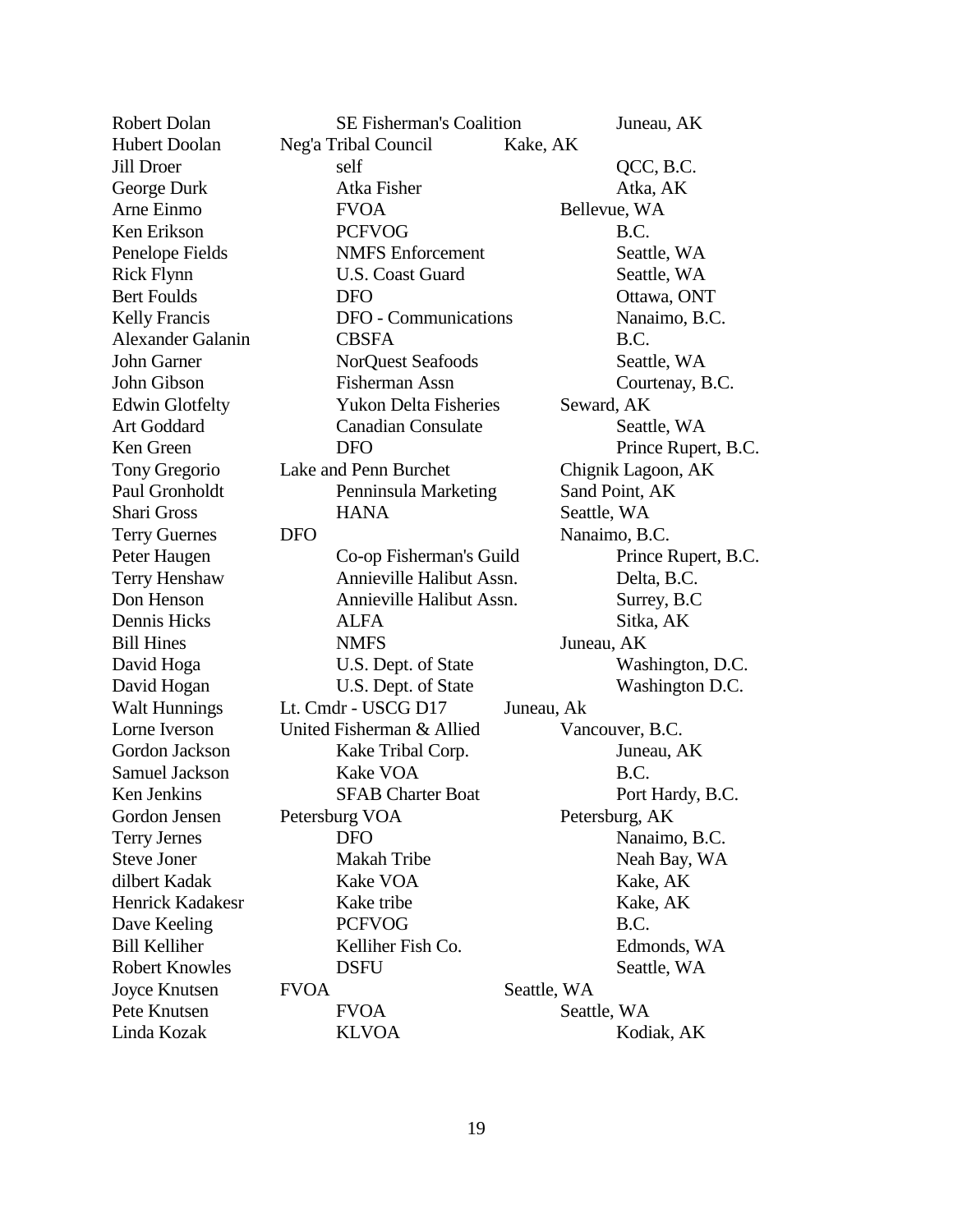| Earl Krygier                     |              | ADF&G                                   | Juneau, AK          |
|----------------------------------|--------------|-----------------------------------------|---------------------|
| Joe Kyle                         |              | <b>APICDA</b>                           | Juneau, AK          |
| Lloyd Larsen                     |              | F/V Valorous                            | Bothell, WA         |
| <b>Bruce Leaman</b>              | <b>DFO</b>   |                                         | Nanaimo, B.C.       |
| Lou Leberti                      |              | Bay Area Chamber of Commerce            | Coos Bay, OR        |
| Arne Lee                         |              | <b>FVOA</b>                             | Poulsbo, WA         |
| Phillip Lesteukof                |              | <b>CBSFA</b>                            | St. Paul Is, AK     |
| Loh-Lee Low                      |              | AFSC, NMFS                              | Seattle, WA         |
| Macarius Mandregan               |              | <b>CBSFA</b>                            | Prince Rupert, B.C. |
| <b>Hubert Markishtom</b>         |              | <b>Makah Tribe</b>                      | Neah Bay, WA        |
| Nikula Martushte                 |              | <b>KBFA</b>                             | Homer, AK           |
| <b>Kim Mauriks</b>               |              | Pacific Troller Assn.                   | B.C.                |
| <b>Bill McCutchean</b>           |              | Rainier Cold Storage                    | Seattle, WA         |
| John McGruder                    |              | Dept. of State                          | washington, D.C.    |
| W. McKone                        |              | <b>PICES</b>                            | Sidney, B.C.        |
| Gordon McLean                    |              | French Creek Sfd                        | Parksville, B.C.    |
| Gaile McQuarrie                  |              | Ketchikan Marine Charter                | Ketchikan, AK       |
| Larry McQuarrie                  |              | AK Fed. Sport Services                  | Ketchikan, AK       |
| <b>Steve Meadows</b>             |              | Quileute Tribe                          | LaPush, WA          |
| <b>Anthony Merculief</b>         |              | St. George Fisher                       | St. George Is, AK   |
| C. Merculief                     |              | St. George Fish Assn.                   | St. George Is, AK   |
| Carl Merculief                   | <b>CBSFA</b> |                                         | St. Paul Is, AK     |
| <b>Scott Meyer</b>               |              | ADF&G-Sport Fish Division Anchorage, AK |                     |
| <b>Steve Meyer</b>               |              | <b>NMFS</b> Enforcement                 | Juneau, AK          |
| David Morris                     |              | Ju-Ju-T                                 | B.C.                |
| <b>Herbert Morven</b>            |              | Nisga'a Tribal Council                  | New Auponsh, B.C.   |
| Norm Nor                         |              | <b>UFAWU</b>                            | Parksville, B.C.    |
| Jacob Nyce                       |              | <b>NNFC</b>                             | St. Paul Is, AK     |
| Joe Ockenfels                    |              | Port of Garibaldi                       | Garibabldi, OR      |
| Per Odegaard                     |              | <b>FVOA</b>                             | Edmonds, WA         |
| Eric Olsen                       |              | <b>FVOA</b>                             | Seattle, WA         |
| Marc Pakenham                    |              | <b>Canadian Coast Guard</b>             | Victoria, B.C.      |
| <b>Jeff Passer</b>               |              | <b>NMFS</b> Enforcement                 | Juneau, AK          |
| Dennis Petre                     |              | Valdez Charter Boat Assn.               | Valdez, AK          |
| <b>Anthony Philemonoff CBSFA</b> |              |                                         | St. Paul Is, AK     |
| <b>James Phillips</b>            | F/V Nancy K  |                                         | Pelican, AK         |
| Patricia Phillips                |              | F/V Dragonfly                           | Pelican, AK         |
| Rad Pierce                       |              | <b>PRVOA</b>                            | B.C.                |
| Perfenia Pletnikoff              |              | <b>CBSFA</b>                            | St. Paul Is, AK     |
| Jon Pollard                      |              | <b>NOAA</b>                             | Juneau, AK          |
| Michael Quinn                    |              | Kake Tribal Corp.                       | Kake, AK            |
| Joyce Quintal-McGrath            |              | <b>DFO</b>                              | Ottawa              |
| <b>Brent Richardson</b>          |              | <b>Inlet Salmon</b>                     | Kenai, AK           |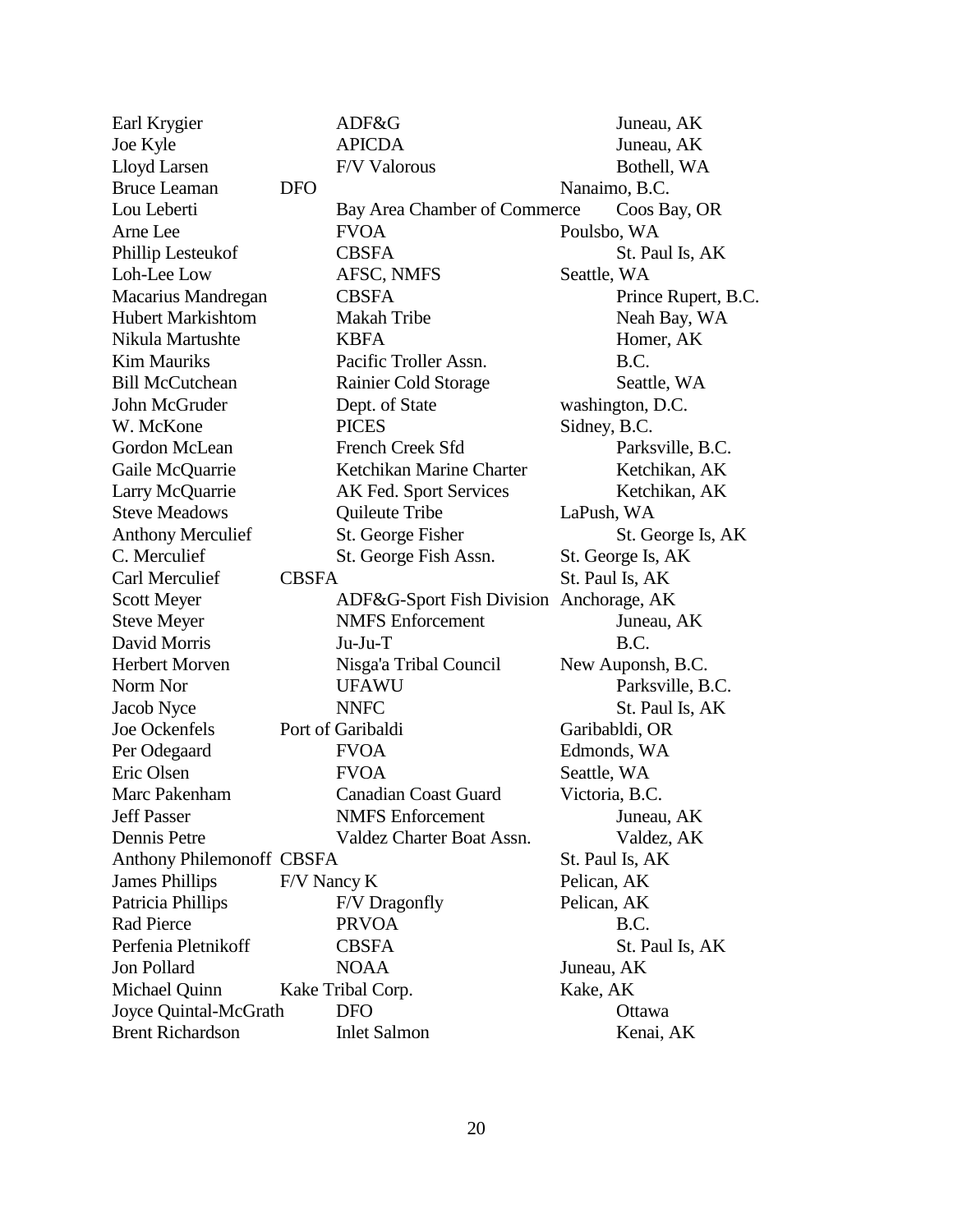Mike Roberts **Rainier Cold Storage** Seattle, WA Ken Roeske **DFO** DFO **Ottawa, Ont.** Aaron Sarna **DFO** DFO Ottaw, Ont. Robert Schell Seafood Prod. Co-op Sitka, AK Joe Scordino MMFS Seattle, WA John Secord FVOA of B.C. Vancouver, B.C. John Sevier Alaska Pacific Sfds. Kodiak, AK Ralph Shaw SFAB Rec. Fishery Courtenay, B.C. Irina Shestakova NPAFC - Exec Dir. Vancouver, B.C. Phil Smith NMFS - RAM division Juneau, AK Simeon Swetzof Jr. F/V Wind Dancer St. Paul Island, AK David Taylor DSFU Seattle, WA Ernie Taylor **Example 19** UFAWU Richmond, B.C. Peter Toften BC Packers Ltd Steveston, B.C. Warren Toolie NIISA Fisherman's Assn. Savoonga, AK Dick Tremaine CBSFA/E3 Consulting Anchorage, Ak Peter Udelhoven Homer Charter Assn. Homer, AK Doug Vincent-Lang ADF&G-Sport Fish Division Anchorage, AK John Vostinak Depoe Bay Charter Assn. Depoe By, OR Roz Vostinak Oregon Coast Charter Assn. Newport, OR Robert Ward **Homer Charter Assn.** Homer, AK Brian Warmuth Ketchikan Trollers Comm Ketchikan, AK Frank Warrens PFMC Portland, OR Stanley Weikal F/V Hombre Anacortes, WA Dona Wells **Dock Street Brokers** Seattle, WA Richard Whittaker Kake Tribal Corp. Ketchikan, AK John Wilks North Pacific Halibut Assn. Qualicum Beach Gary Williamson Black Cod Assn. Vancouver, B.C. Elisabeth Wipfli MAFF - Sfd Planning Victoria, B.C. Richard Zacharof Tribal Counsel St. Paul Is, AK Alex Zaochney Atka Pride Atka, AK

Jon Zuck NSEDC Anchorage, AK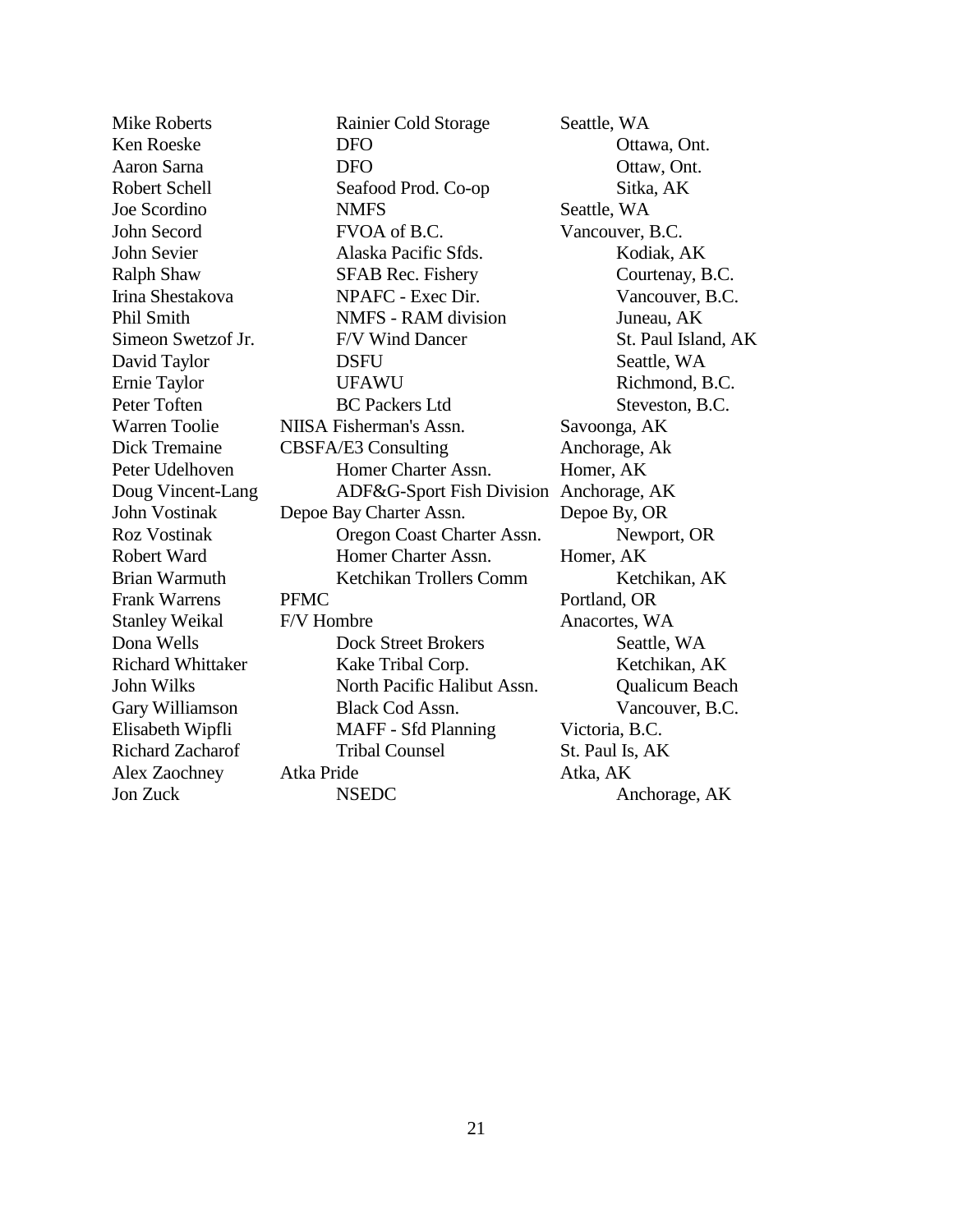# **APPENDIX I - CONFERENCE BOARD MINUTES**

# **INTERNATIONAL PACIFIC HALIBUT COMMISSION**

## **CONFERENCE BOARD MINUTES**

# **OF THE**

# **SEVENTY-FIRST ANNUAL MEETING Victoria, British Columbia**

**January 23-26, 1995**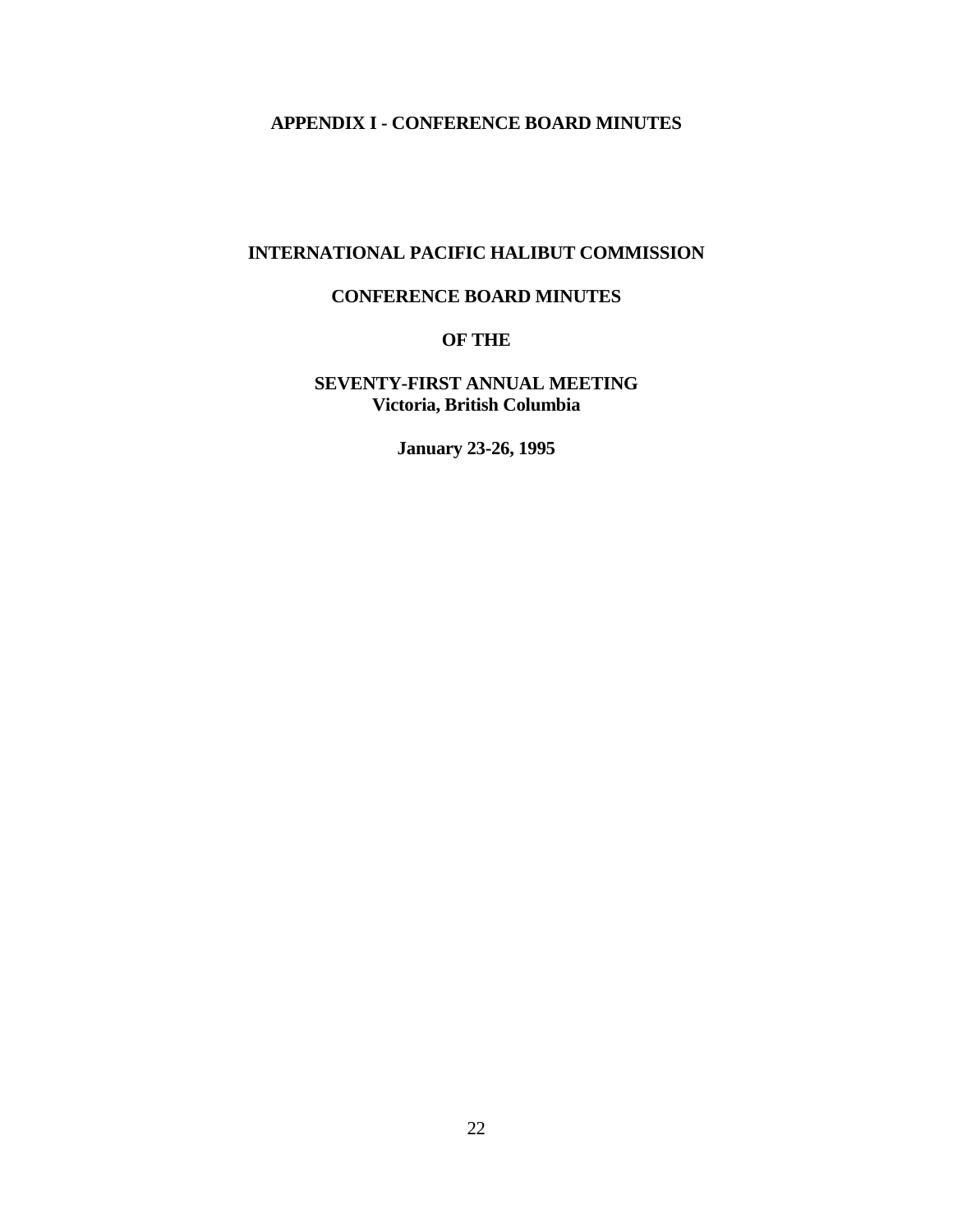## INTERNATIONAL PACIFIC HALIBUT COMMISSION

## CONFERENCE BOARD MINUTES

## OF THE

# SEVENTY-FIRST ANNUAL MEETING Victoria, British Columbia

Gregg Best, Canadian Robert Alverson, U.S. Chairman

#### **ORGANIZATIONS PRESENT**

## **CANADA**

Annieville Halibut Association Fishing Vessel Owners Association of BC Native Brotherhood of BC North Pacific Halibut Fisherman's Association Northern Native Fishing Corporation Pacific Coast Fishing Vessels Owners Guild Pacific Trollers Association Pacific Coast Blackcod Association Prince Rupert Co-op Fishermen's Guild Prince Rupert Vessel Owners Association Sport Fishing Advisory Board Sport Fishing Advisory Board - Charter Section United Fishermen and Allied Workers Union

#### **UNITED STATES**

Alaska Trollers Association Alaska Draggers Association Alaska Federation of Sport Fishing Services Alaska Longline Fishermen's Association Atka Fishermen's Association Bering Sea Fishermen's Association Coastal Villages Fishing Cooperative Deep Creek Charter Boat Association Depoe Bay Charter Boat Association Homer Charter Association Kachemak Bay Fisheries Association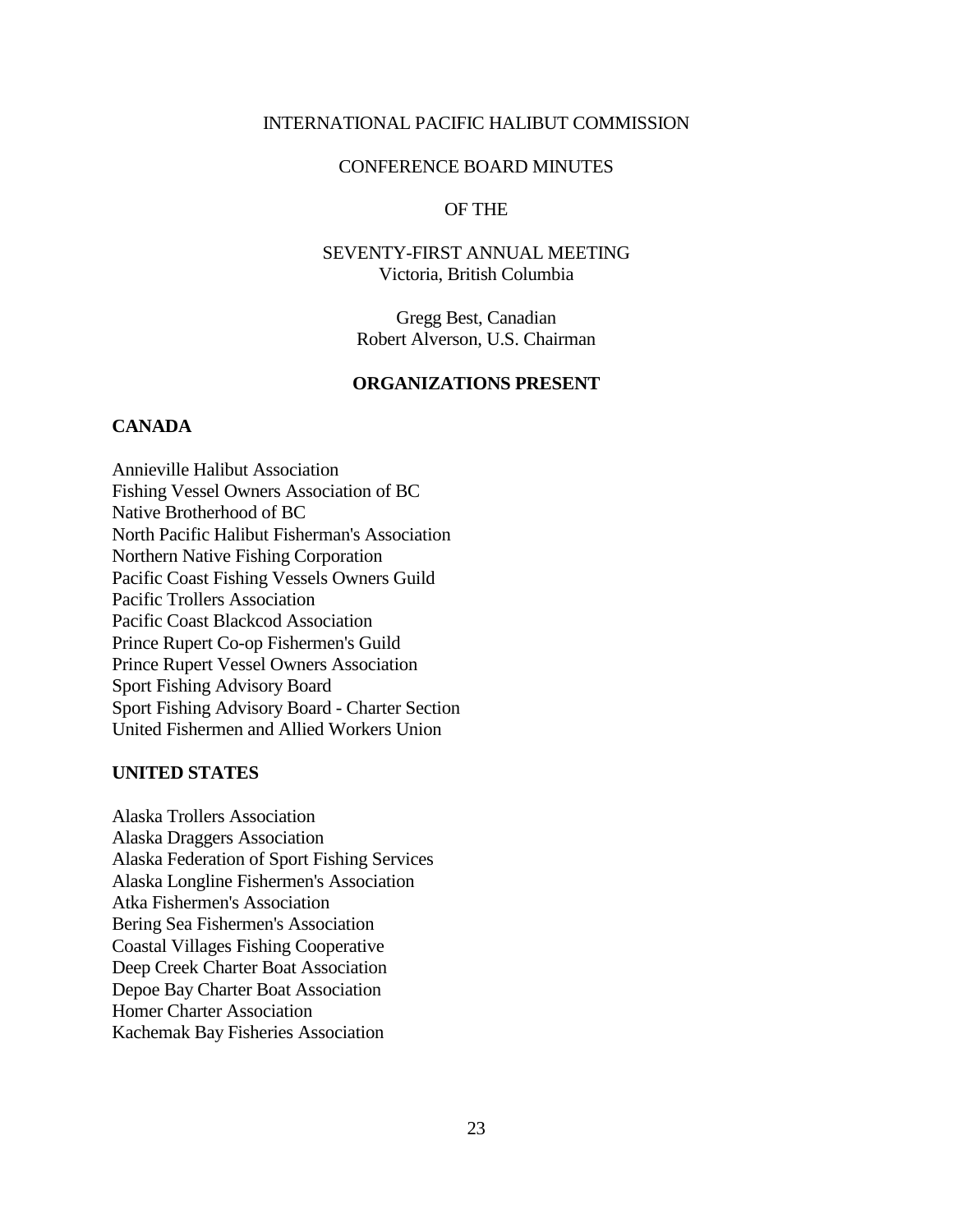Kake Tribal Corporation Ketchikan Marine Charters Ketchikan Trollers Committee Kodiak Longline Vessel Owners Association Lake and Peninsula Borough Metlakatla Indian Community North Pacific Fishing Association Norton Sound Economic Development Corp Oregon Coast Charter Boat Association Pacific Fixed Gear Association Peninsula Marketing Association Petersburg Charter Boat Association Petersburg Vessel Owners Recreational Fishing Coalition Seafood Producers Coop Seattle Deep Sea Fishermen's Union Seattle Fishing Vessel Owners Association Sitka Charter Boat Association Southeast Alaska Coalition St. George Fishermen's Association St. Paul Fishermen's Association United Fishermen's Marketing Association Valdez Charter Boat Association Yakutat Fishermen's Association Yukon Delta Fisheries Development Association Washington State Charter Boat Association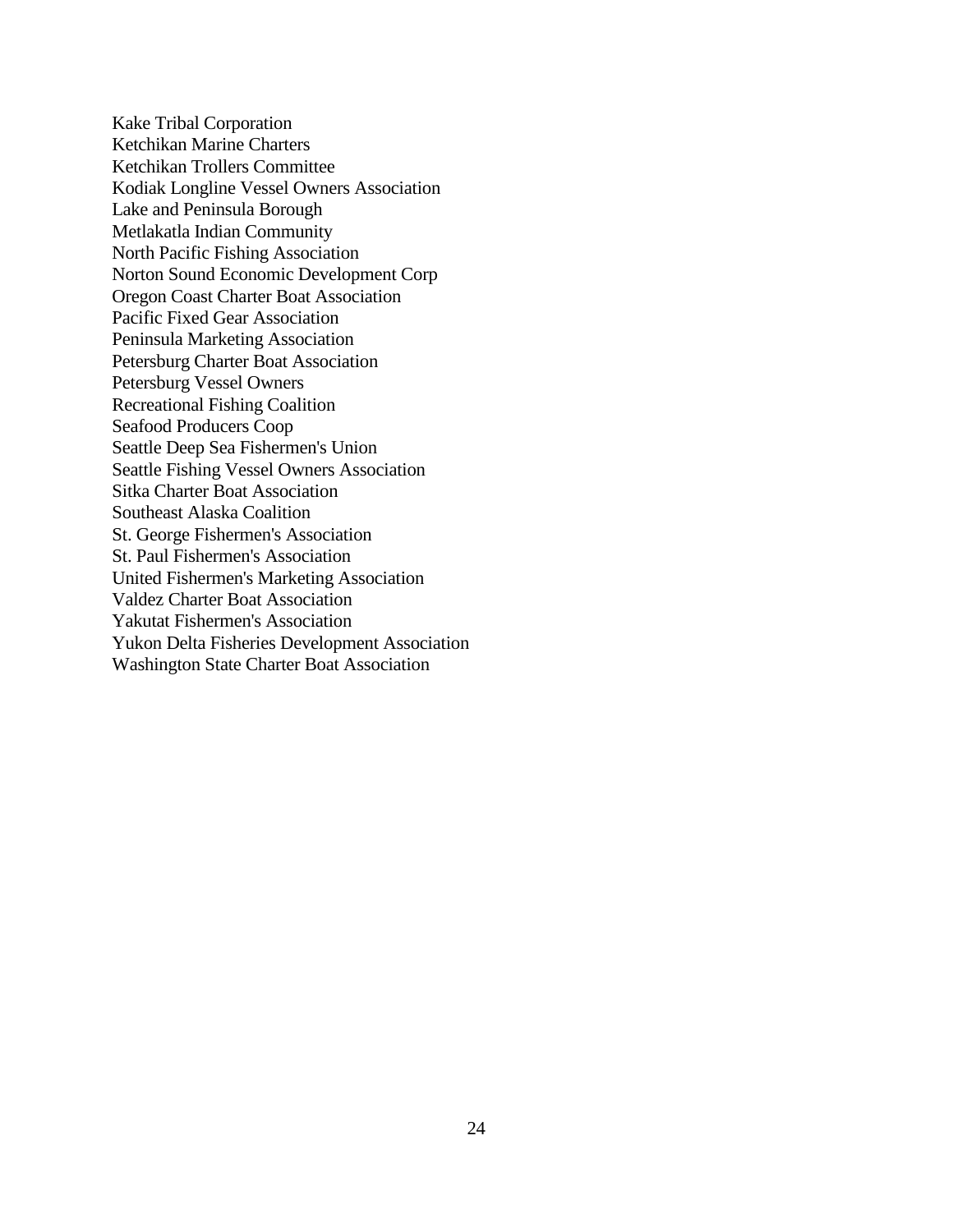## INTERNATIONAL PACIFIC HALIBUT COMMISSION 1995 ANNUAL MEETING OF CONFERENCE BOARD

# REVIEW CONFERENCE BOARD VOTING ROSTER AND APPROVE ANY NEW REPRESENTATIVES

The Conference Board has requested that the Canadian and United States chair develop guidelines for submitting applications for approval to become members of the Conference Board and have authorized the chairs to appoint a subcommittee to address this issue.

#### REVIEW AREAS

The Conference Board with exception to the staff recommendation with regard to Area 4 has no changes to recommend in the Convention areas.

#### Area 4

The Conference Board unanimously supports the staff recommendation, which is also under Item G. 3, which would incorporate 4D-N into Area 4D.

The United States Conference Board deliberated the issue of incorporating Areas 4D, 4C, and 4E into one area. The Conference Board took action on two motions, the first of which advises the Commission not to change the areas that currently exist. The second motion dealt with providing adequate timing before any changes are made by the Commission so that the North Pacific Fishery Management Council (NPFMC) can address the allocative regime under their IFQ and CDQ programs in these respective areas. There was a suggestion to give a one-year notice to the NPFMC to address this issue, however, the United States Conference Board did not feel this was adequate time. In any event, before the Commission aggregates Areas 4D, 4C, and 4E, the NPFMC needs to have adequate notice so that the elaborate allocative structure in these areas can be addressed.

### REVIEW QUOTAS

Area 2A

The Conference Board recommends 520,000 pounds.

This recommendation to the Commission is based on Table 1. 1994 Assessment of Yield -Rate = .30 (based on projected 1995 exploitable biomass). This is consistent with the new philosophy that the Commission staff is using for new area quotas. Additionally, the Conference Board supports this quota because it is consistent with the 95/5% division between Areas 2B and 2A.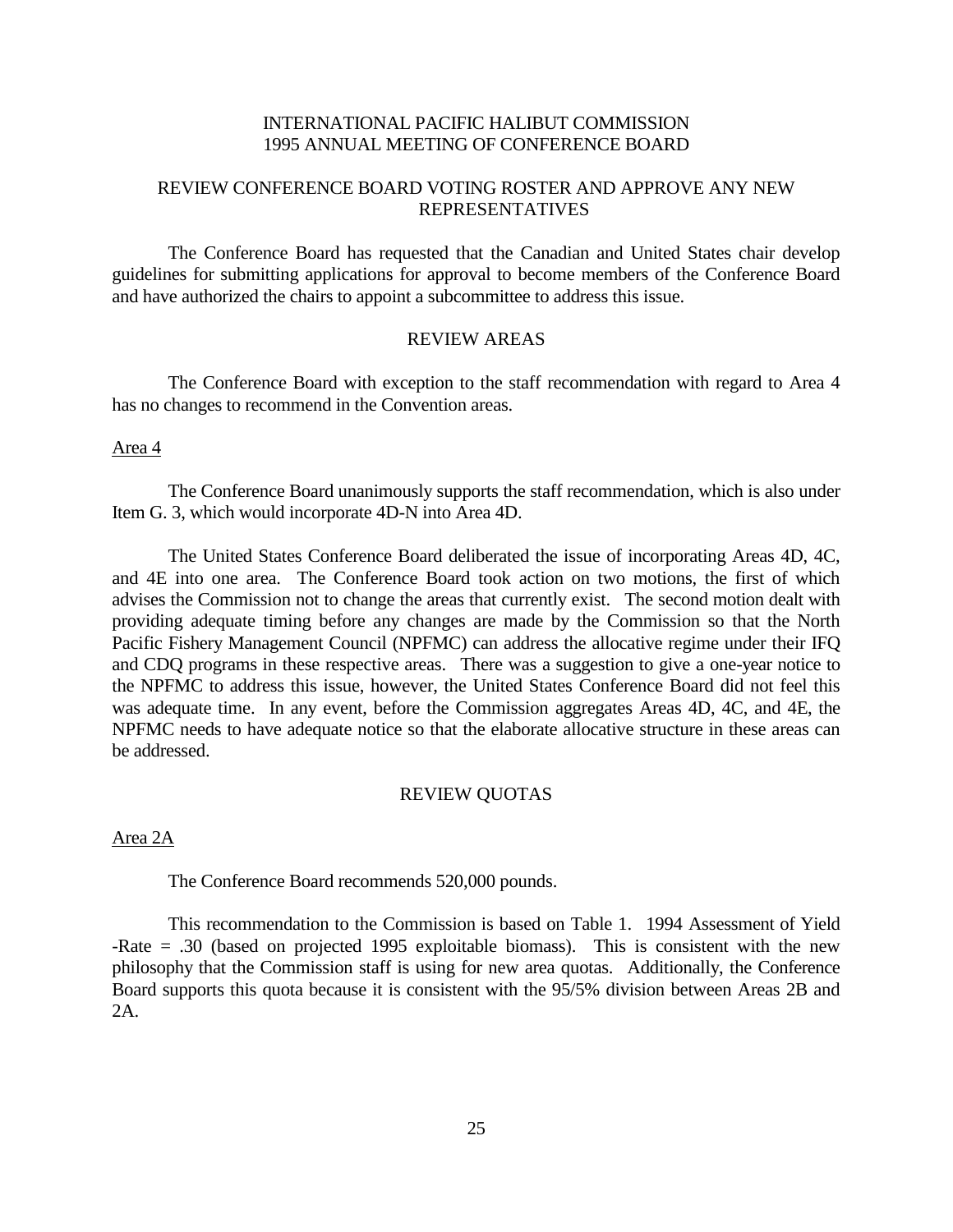### Area 2B

The Canadian Conference Board recommends 9.52 million pounds on a vote of 11 to 1.

The Conference Board supports this quota because it is consistent with the recommendation that is generated on Table 1. 1994 Assessment of Yield - Rate = .30 (based on projected 1995 exploitable biomass). This new procedure for developing quotas more accurately reflects what the Canadian fishermen were experiencing with their CPUE rates which were discounted when the staff developed their recommendations. The Conference Board feels the need for scientific consistency and if the staff and Commission are going to use the new procedure for developing quotas they should feel comfortable enough to accept the result. The fishermen do not believe that the CPUE should be discounted until a survey can confirm the concerns of the staff. The CPUE data now available in Area 2B is the best information available and provides CPUE information over eight consecutive months. The Canadian Conference Board also believes that a constant exploitation rate should be applied to all regulatory areas.

#### Area 2C

The Conference Board recommends a quota of 9 million pounds.

The Conference Board recommends this quota because the staff recommendation is less than either the projected Area 2C quota in Table 1 for stock assessment based on projected 1995 exploitable biomass or that based on the 1994 exploitable biomass. The 9 million pound quota seemed adequately conservative based on the two procedures for developing quotas and represents a 2 million pound reduction from 1994. The Area 2C quota has been consistently set below the staff's recommendations for the last three years. The bycatch in this area is also the lowest of all areas in Convention waters. The United States Conference Board also is convinced that there will be additional savings from wastage with the United States IFQ program.

The Conference Board took three different votes to recommend this quota to the Commission. The final vote was 15 in favor and 12 opposed. The 12 in opposition support a harvest of 8.5 million pounds.

#### Area 3A

The Conference Board recommends a quota of 20 million pounds, which is the staff recommendation.

#### Area 3B

The Conference Board recommends the staff recommendation of 3.7 million pounds. The United States Conference Board voted 17 in favor to 6 opposed to support this recommendation.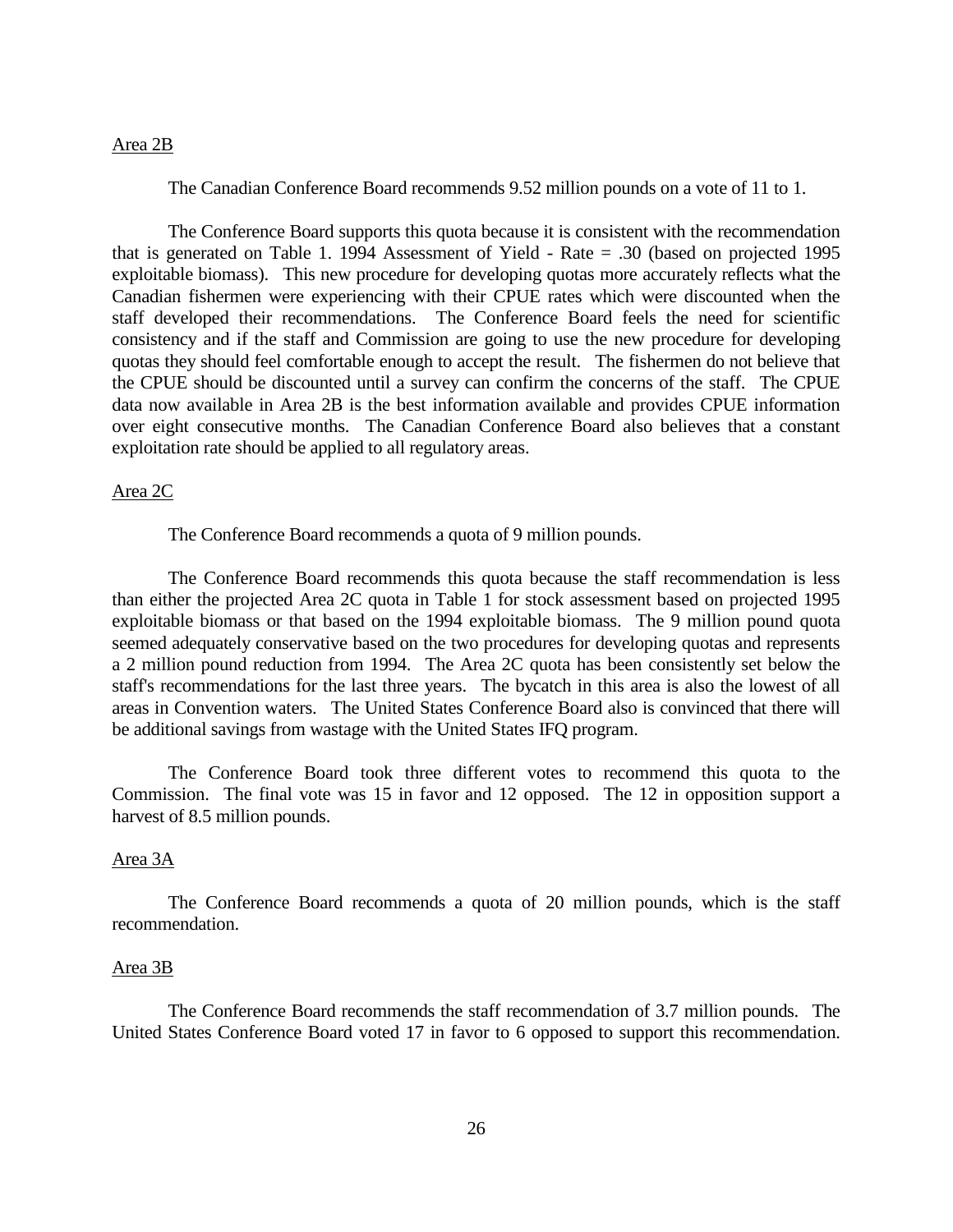Those in opposition support a 5 million pound harvest based on habitat area and the highest CPUE of any area and a very low bycatch mortality which occurs in Area 3B. There has been very little survey work done in this area and, hence, some of the Conference Board believe the Commission staff have under-estimated the harvest strength in this area.

### Area 4

The Conference Board recommends a total harvest of 6.2 million pounds in Area 4.

The recommendations by subarea are as follows:

#### Area 4A

The Conference Board supports the staff recommendation of 2 million pounds.

#### Area 4B

The Conference Board recommends a harvest of 2 million pounds.

Area 4B must be considered a distinct habitat range from Areas 4A, 4C, 4D, and 4E. The Aleutian Chain has many areas that have been inaccessible to the fleet because of the nature of the openings for the last fifteen years. Many of the areas west of 170°W, have not been fished. The westward area of Area 4B has not been fished because of it distance from the clearing ports. It is estimated the last 300 miles of Area 4B has not been harvested in the last seven to eight years. There are many areas which are not considered in the staff's habitat area because fishing gear was not deployed in those areas. Many of those areas are between the islands where there are strong currents and gear cannot be deployed. Nevertheless, those areas are prime habitat for many species including halibut. Area 4B is unique in that it has two continental shelves which provide significant habitat much of which has not been exploited in many years. The IFQ program should allow vessels to prospect and find additional fishing opportunities.

### Areas 4C and 4D

The Conference Board recommends a quota of 800,000 pounds in Area 4C and 1,200,000 pounds in Area 4D.

The Conference Board considered a couple of harvesting strategies using the Commission staff's recommendation of a total harvest between Areas 4C and 4D of 2 million pounds. The Conference Board considered a harvest of 1,300,000 pounds in Area 4D and 700,000 pounds in Area 4C which was amended to 1 million pounds in each area and later refined to the current recommendation which was supported by 17 and opposed by 7.

Those representatives from Area 4C felt that since Areas 4D and 4C have had similar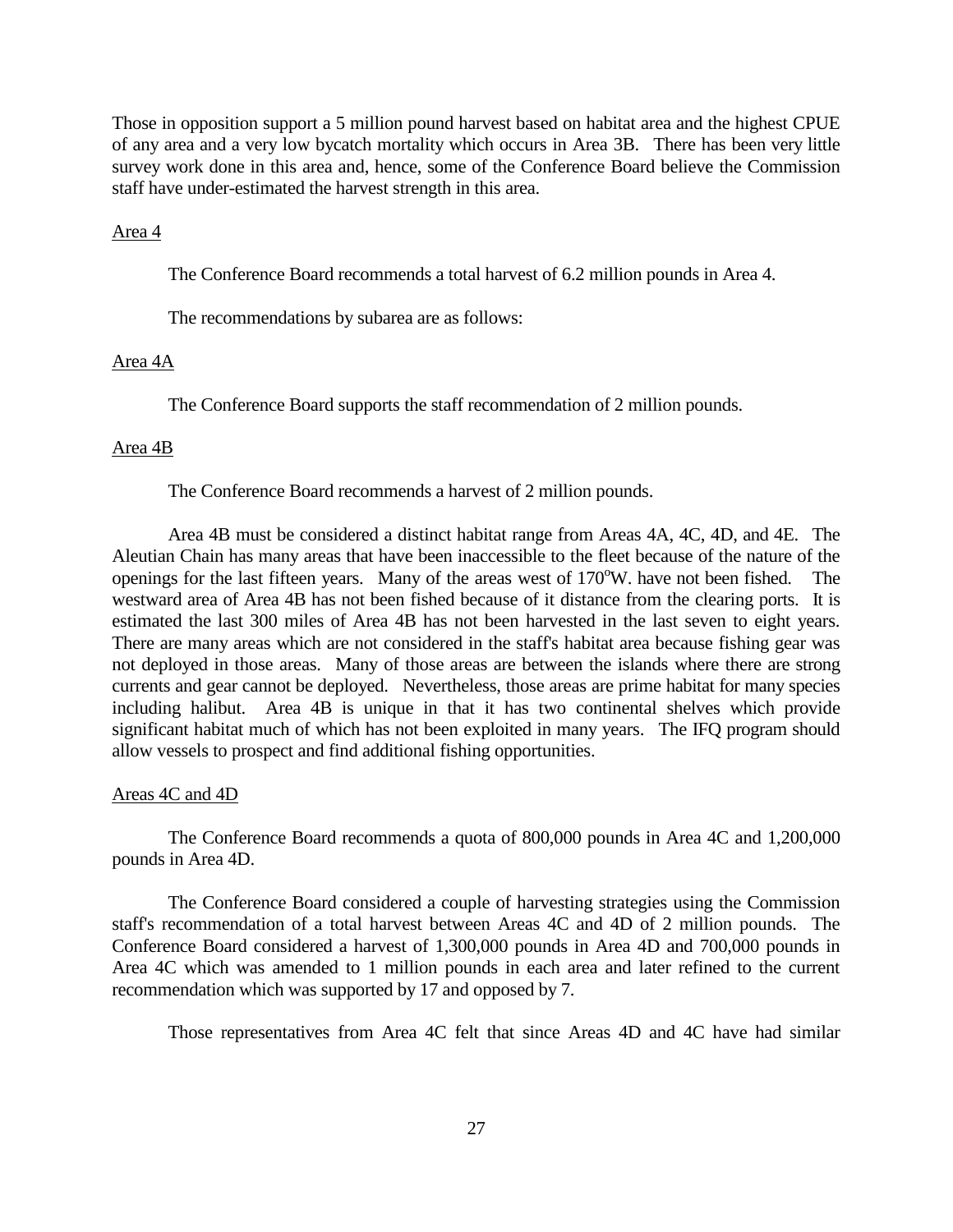quotas in the past that this should continue and that this type of parity was appropriate in determining the harvest levels between these two areas. Those that are dependent upon Area 4D recognize that significant changes in Area 4C will affect the NPFMC allocation strategies in that area and initially supported 1,300,000 pounds in Area 4D and 700,000 pounds in Area 4C. Area 4D has had recommendations from the Conference Board the last two years recommending a harvest level in the range of 1.3 million pounds because of the larger habitat area of Area 4D.

The Conference Board acknowledges in Area 4C the CPUE over the last several years has been based on seasons that were designed to conflict with Area 3 fishermen rather than the optimal time for this area, which would be mid-July to mid-August. The CPUE data would in all likelihood reflect a higher number had seasons been available at this time.

#### Area 4E

The Conference Board recommends a quota of 200,000 pounds .

The Conference Board recommendation is 100,000 pounds less than the staff recommendations and reflects a harvest which would be 80,000 pounds greater than the 120,000 pounds taken in 1994. This should be adequate expansion for fishing opportunities in 1995.

## SEASON DATE RECOMMENDATION FOR ALL AREAS

## Area 2A

The Conference Board supports the staff recommendation in the Blue Book starting with July 5.

The Conference Board recommends to the Commission an opening date of March 1 and a closing date of November 15.

This recommendation is based on separate votes taken by the Canadian Conference Board and the United States Conference Board. The Canadian Conference Board supports this recommendation on a vote of 11 to 1. The United States Conference Board supports this recommendation on a vote of 14 in favor to 11 in opposition with 6 abstentions.

The Conference Board had a general discussion on season lengths including a 12-month season to take advantage of market opportunities. The following actions by the Conference Board were taken on this agenda item:

The United States Conference Board initially supported an opening date of March 15 and a closing date of November 15 on a vote of 20 to 6. The United States vote on these dates preceded the Canadian vote and there may have been some misunderstanding because some of the United States industry representatives thought the Canadian industry was supportive of March 15 based on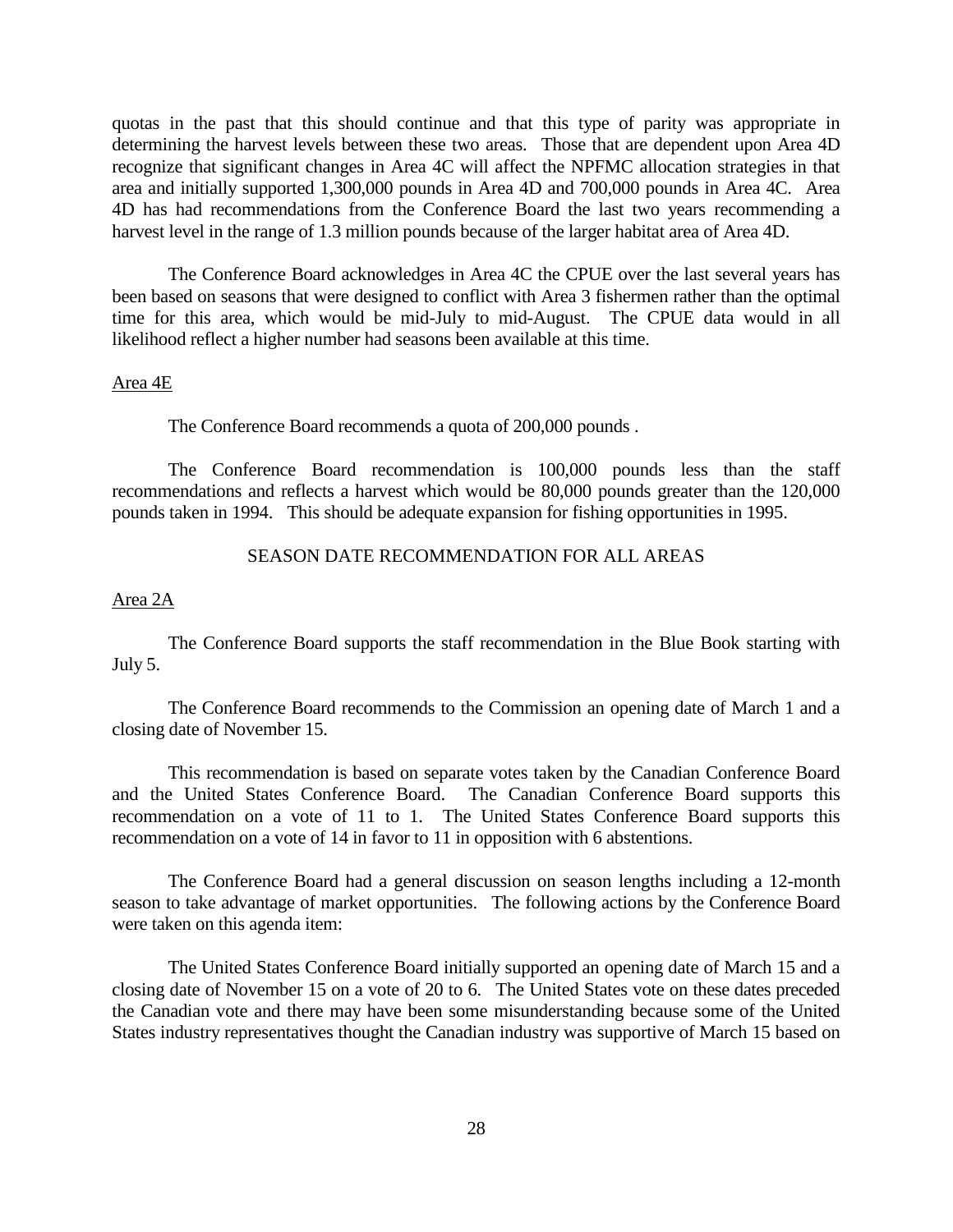the lack of opposition in the general discussion. The Canadian Conference Board unanimously voted in opposition to the March 15 opening date and November 15 closing date.

Support for a March 1 date from the Canadian and United States Conference Board is based on having maximum access to markets. Additionally, there was some concern by the United States harvesters that an April 1 date may invite too large of a fleet because of better weather conditions and exacerbate the bycatch of halibut in the longline black cod fishery in Alaska. It was believed that a March 1 date would not result in a rush to the grounds whereas an April 1 date would. An earlier date should result in a lower bycatch mortality because vessels will be retaining their halibut in all hook and line fisheries in Alaska. It was pointed out that with an IFQ/IVQ program vessel owners can choose the optimum time to fish both in terms of weather and market.

Those in opposition cited the Halibut Commission staff's concerns for migration between Areas 2C and 2B, and between Areas 2B and 2A. Sports interest in the Area 2A region were concerned about the affects of a March 1 opening and a March 15 opening in Area 2B because they believed this would limit the amount of migrating fish available to them. Additionally, smaller vessels would probably not participate in a March 1 opening due to weather considerations.

There was some suggestion that the opening date should be based on a tidal date rather than a calendar date to minimize gear loss. There was not much support for this nor debate. The Conference Board also discussed an opening scenario where the southern part of Area 2C open April 1 and the southern part of Area 2B open April 1 as well, to protect the migrating stocks, and all other areas would be open March 1. This was not acceptable in the United States to have a split opening. There was also some discussion on limiting the amount of harvest in March but this did not seem to be workable at this time.

The Conference Board unanimously supports that the Commission aggressively pursuing tagging studies, as soon as possible, on migratory stocks between Areas 2C and 2B and between Areas 2B and 2A.

### AREA 2A MANAGEMENT

It was the understanding of the Conference Board that these issues had been acted on by the United States Government and did not need action.

#### STAFF REGULATORY PROPOSALS

#### Hook strippers

The Conference Board unanimously supports legalizing the use of automated hook strippers as outlined on page 63 in the Blue Book.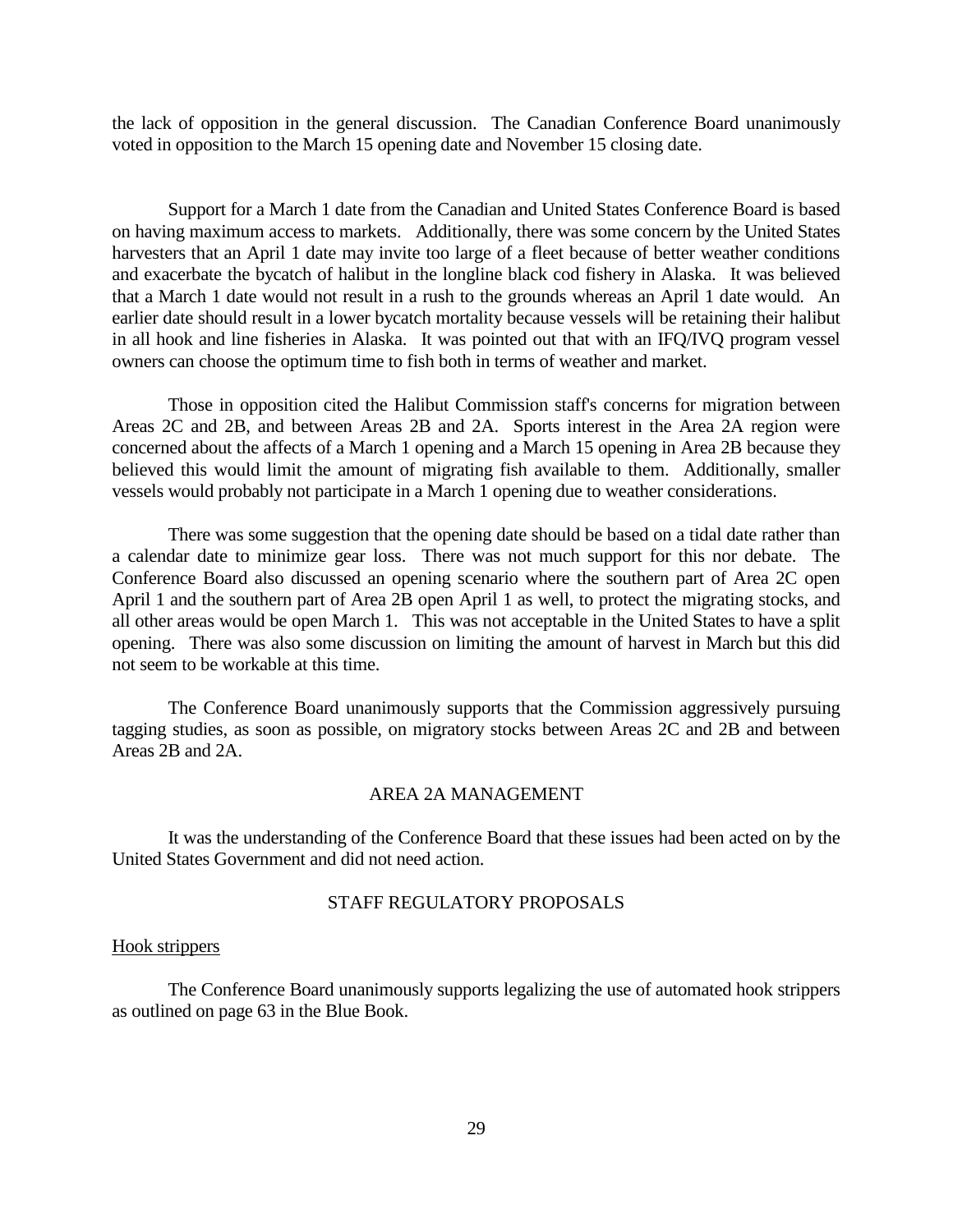The Conference Board additionally adopted recommendation to broaden the regulation requiring careful release to include all halibut that are not retained, which is outlined on page 63 of the Blue Book.

#### Clearance requirements in 4A and 4B

Area 4B - Provide for physical clearance in Nazon Bay and allow for VHF radio clearance on the way out.

Areas 4C and 4D - Allow for physical clearance in existing ports such as Dutch Harbor and Akutan and VHF radio clearance in the Pribilofs.

VHF radio clearance should ensure that the vessel is within 20 miles of the port it is clearing.

The Conference Board unanimously supports existing requirements where residents of Area 4 who have not participated in fisheries outside Area 4 would not be required to clear.

#### Eliminate Area 4D-N

This was addressed in the area issues above. The area is not actually eliminated, but is re-incorporated in Area 4D.

#### Minor word changes in Regulations

The Conference Board took no action on this.

## Mandatory office logbooks in 1996

The United States Conference Board members request that the staff work with members of the industry. The industry would like to have one logbook as the IFQ program in Alaska will allow fishermen to harvest both groundfish and halibut and we prefer having one logbook such as the federal logbook or a modified halibut logbook, which is acceptable to National Marine Fisheries Service.

#### All fish must be dressed before landing

The Conference Board unanimously supported this action.

## INDUSTRY PROPOSALS

## **Northern Native Fishing Corporation, Prince Rupert, BC**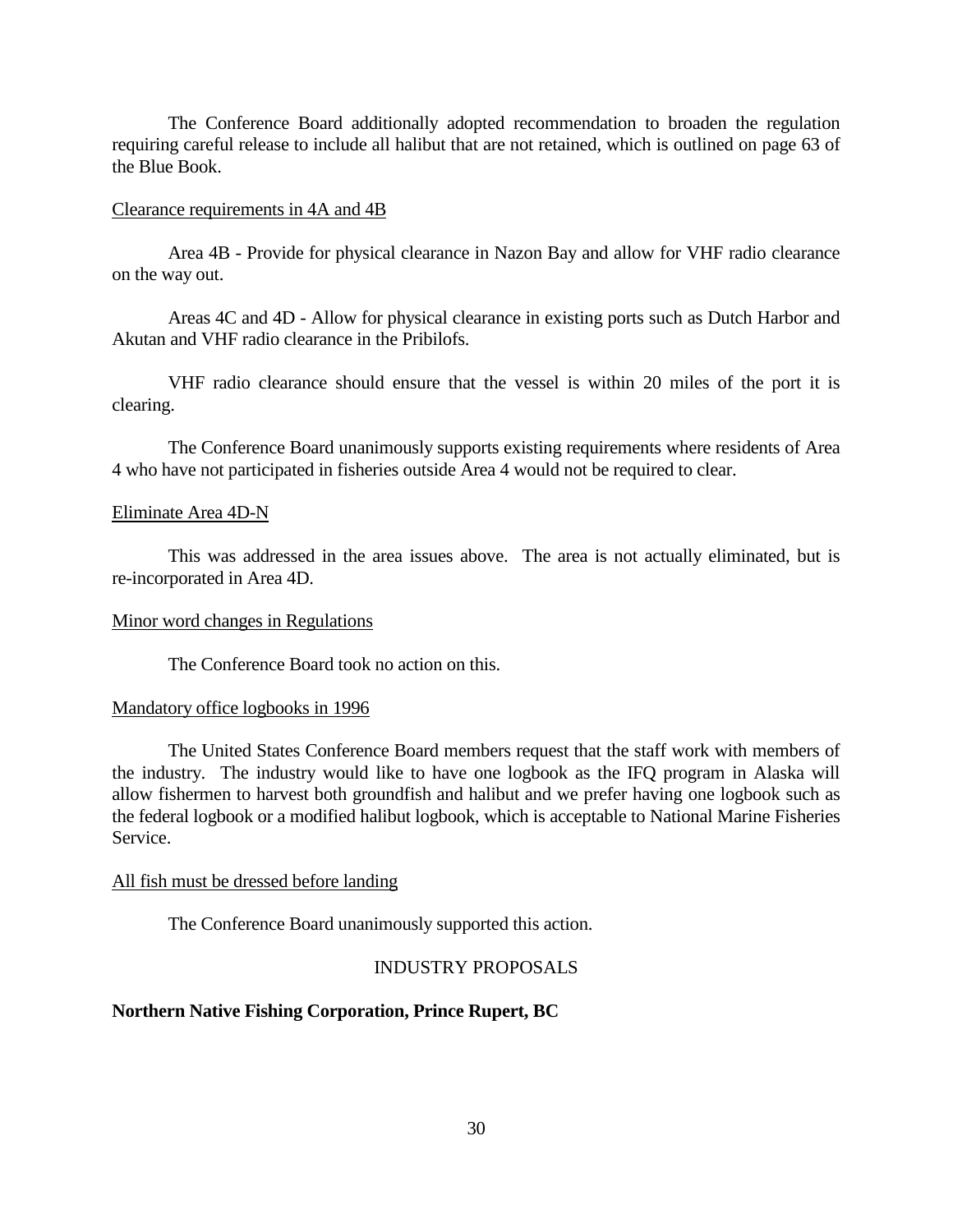No action taken.

#### **Alaska Sablefish Inc., Homer**

The Conference Board supported the request by Alaska Sablefish Inc. to endorse an Aleutian-only January 1 opening date for black cod in 1996.

#### **Matt Langdon, commercial fisherman, Castle Rock, WA**

No action taken.

#### **Alaskan commercial fisherman**

No action taken.

#### **Sqeean Stau Do Tien, Southeast Alaska**

No action taken.

## **North Pacific Fishery Management Council, Anchorage, AK**

These issues were addressed above.

#### OTHER ISSUES

**72-hour prohibition** - The Conference Board failed to take this issue up, but the two chairmen note that the North Pacific Fishery Management Council approved a motion to recommend to the IPHC that the 72 hour prohibition continue, and that it would apply to vessels who intend to participate in directed sablefish and halibut fisheries.

The Conference Board requests that the Commission provide dialogue with those Conference Board representatives that can attend July and November meetings to expedite the regulatory process that affects industry.

The Conference Board requests that the Blue Book and the industry proposals be made available to the Conference Board members one week prior to the annual meeting. This would assist in the Conference Board's deliberation.

The Conference Board received a late proposal and without prejudice either for or against requests the following concept be looked at by the IPHC staff in light of enforcement and bycatch implications: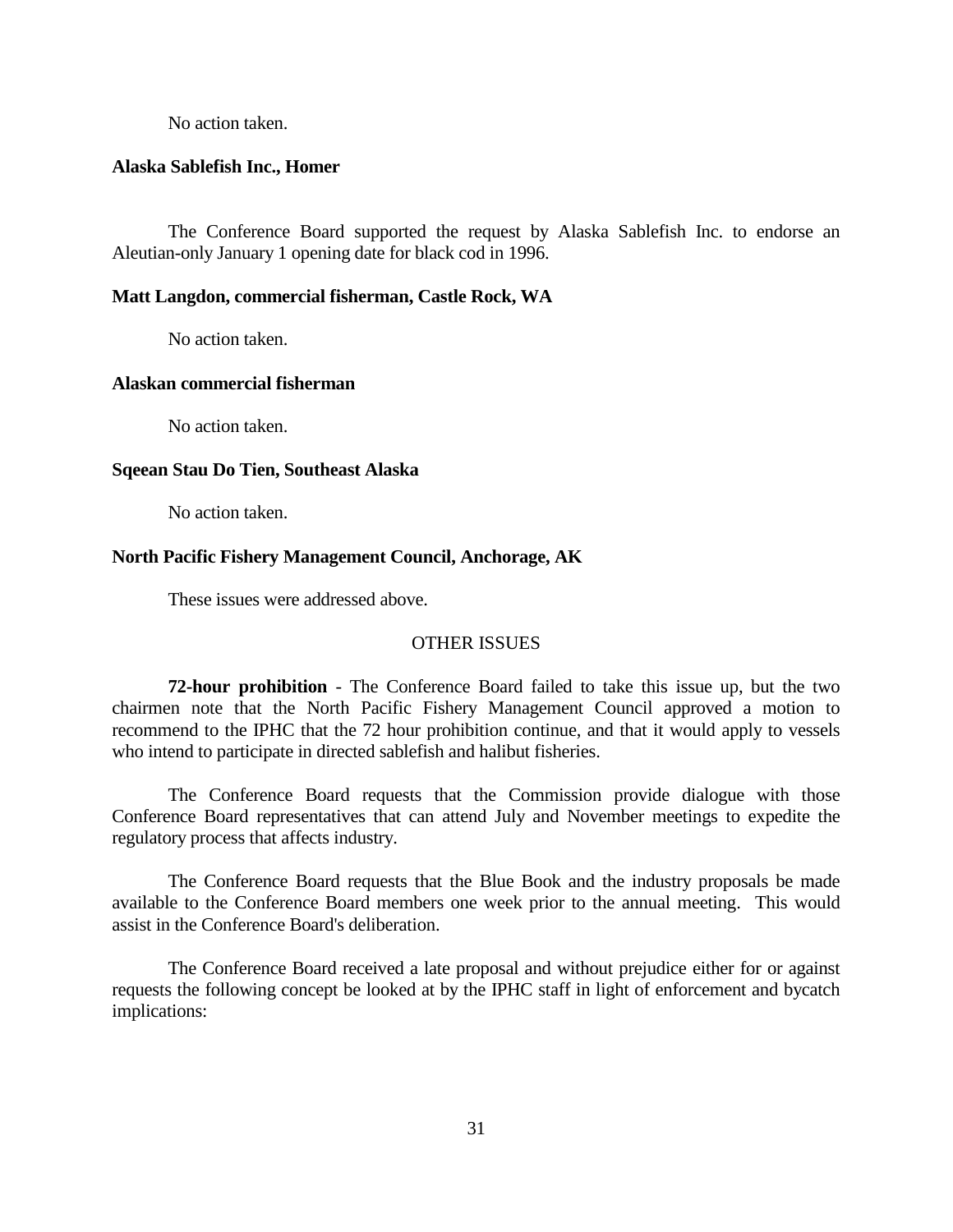*"Beginning January 1, 1996, non-halibut and black cod directed fisheries using hook-and-line gear be allowed to retain halibut up to historical bycatch rates for each fishery. That halibut would be deducted from the vessel's IFQ."*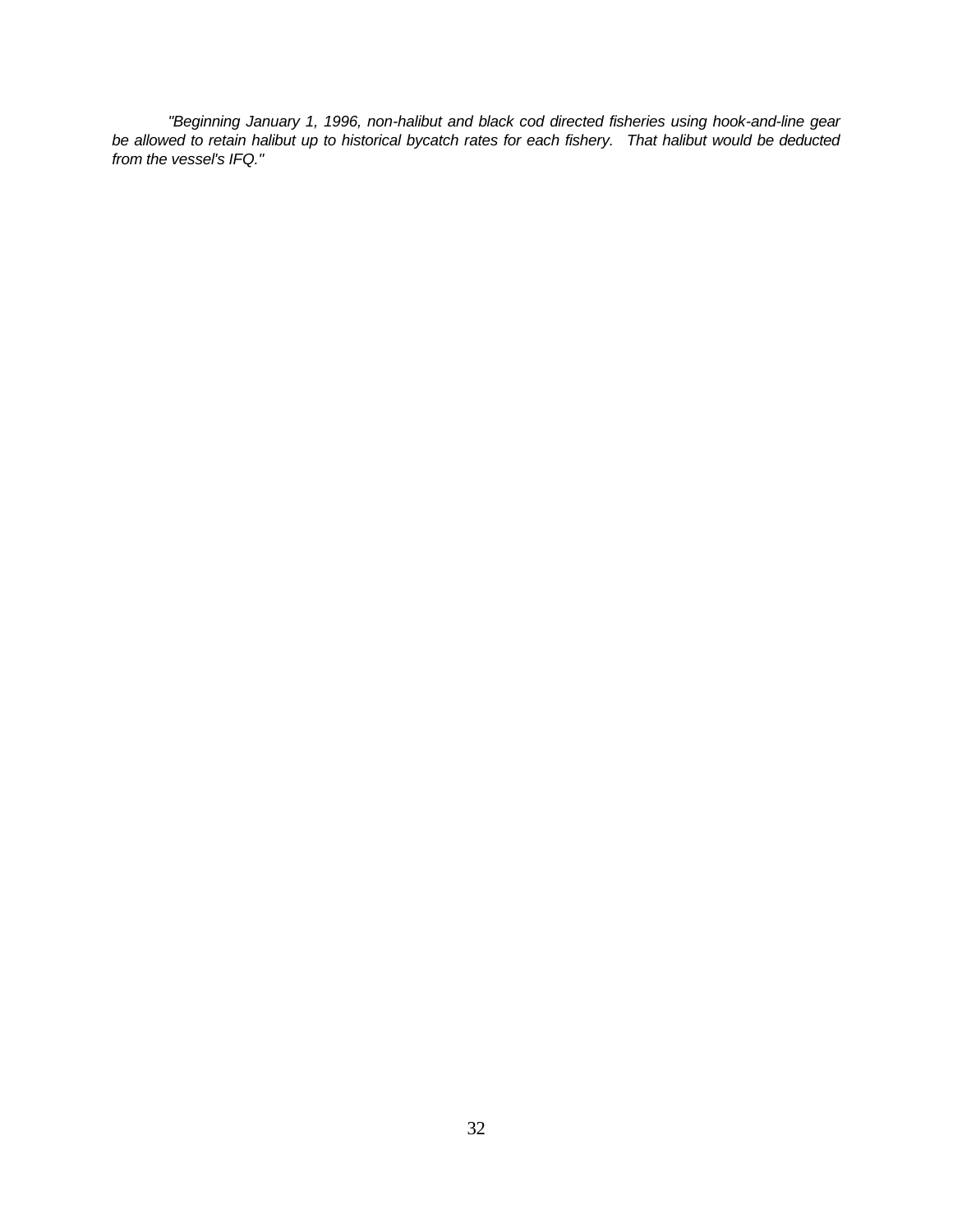### NEW BUSINESS

#### ACCREDITATION

The Conference Board discussed the current Accreditation Application Form and recommends the following changes:

- 1.The application need not have all the member's names. The total number would be sufficient.
- 2.It should be made clear to those submitting an application that the Conference Board membership is based on the representation of harvesters and that government agencies such as port commissions and chambers of commerce would not qualify for membership. The application needs to be submitted by a group that can verify that it is involved in representing a group of harvesters. There can be some exceptions due to the nature of the remoteness of areas in Alaska and the style of representation that has developed in this area.
- 3.For those members of the Conference Board that were not represented in a prior year, they will need to indicate their intent to participate by December 1 the following year in order to be accredited.
- 4.Those organizations that are seeking to be a member for the first time need to have their application in by December 1.
- 5.All applications should be mailed to the International Pacific Halibut Commission, P.O. Box 95009, Seattle, WA 98145-2009.

#### INDUSTRY PROPOSALS

The Conference Board recommends that December 1 be used as a cut-off time for the submission of industry proposals to the Conference Board and IPHC for consideration at the January Annual Meeting. The purpose of this would be to provide adequate time for the IPHC staff to distribute proposals along with the Blue Book to the Conference Board representative.

## **FEES**

The Conference Board has authorized the co-chairs to set up a joint account and solicit the existing Conference Board members for a voluntary \$200 fee which would be used to distribute information developed at the July and November interim IPHC meetings in 1995. Funds would not be used to cover traveling expenses during 1995.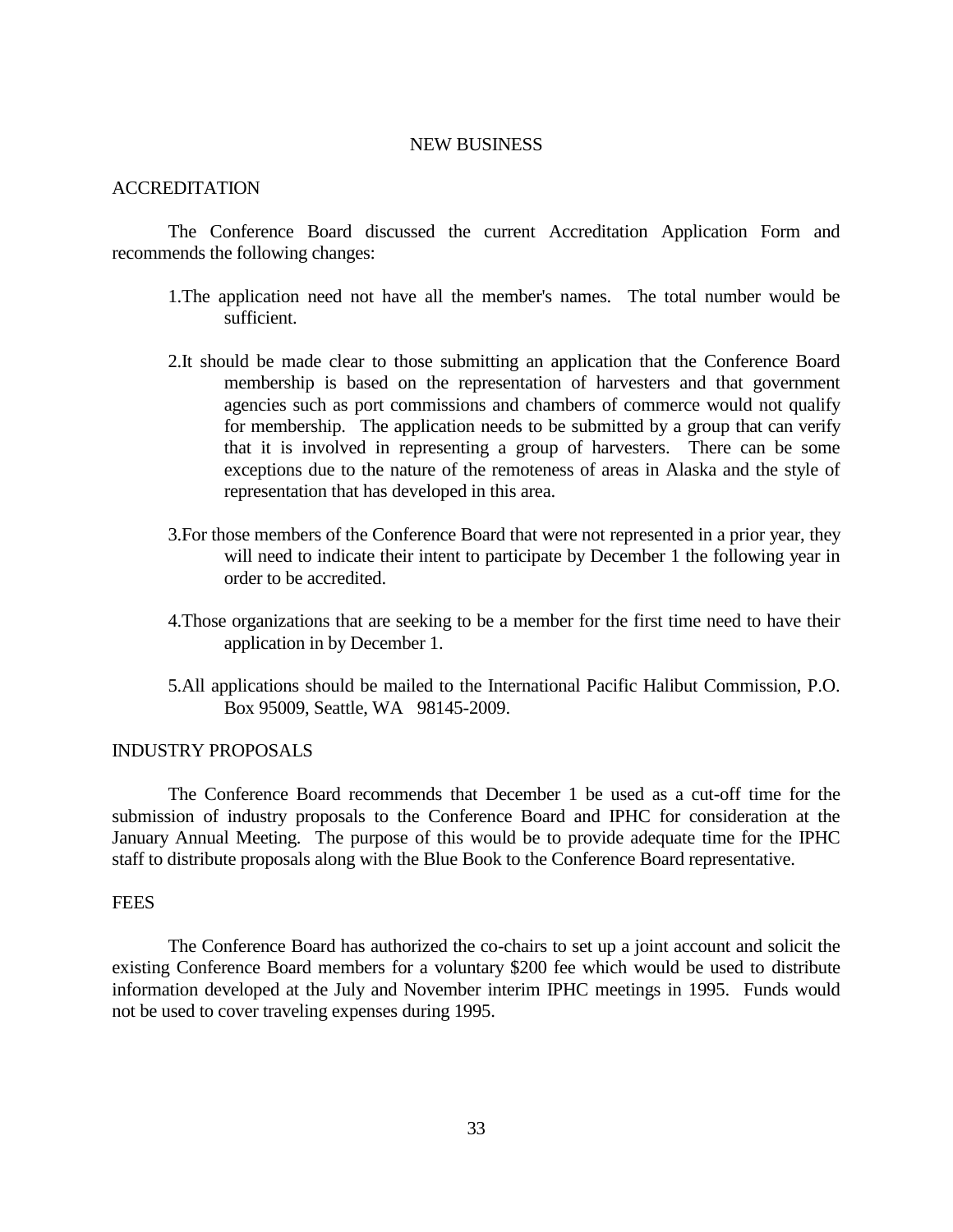### INTERIM MEETING REPRESENTATION

The Canadian Conference Board has chosen Ralph Shaw, Gregg Best, and Rod Pierce to represent the Conference Board at any interim 1995 meetings of the IPHC. The United States Conference Board has selected Gorden Jensen, Linda Kozak, Bob Alverson, Stan Weikle, and there will be a representative authorized from Area 4, a representative from the Sport Industry, and a representative from the Kenai-Homer area.

It is not contemplated that new proposals other than those actions taken at the January annual meeting would be authorized to be spoken to by the delegates at the interim meeting. New proposals will be only considered for the January annual meeting.

#### RECREATIONAL COMMENTS

The sport charter representatives fielded a lively discussion of future allocation issues between the different user groups. The North Pacific Fishery Management Council is currently addressing several alternatives to allocate between commercial and charter boat operations. The discussion included the increasing participation of charter boat operators in the Alaska area as well as a discussion on capping the growth to some percentage of the overall quota.

## **MINUTES**

The Conference Board decided that minutes would henceforth be considered a DRAFT until minor corrections can be made by Conference Board members so that an accurate set of minutes can be created.

The Conference Board adjourned the meeting and thanked the chairs.

Gregg Best, Canadian Chairman Robert Alverson, United States Chairman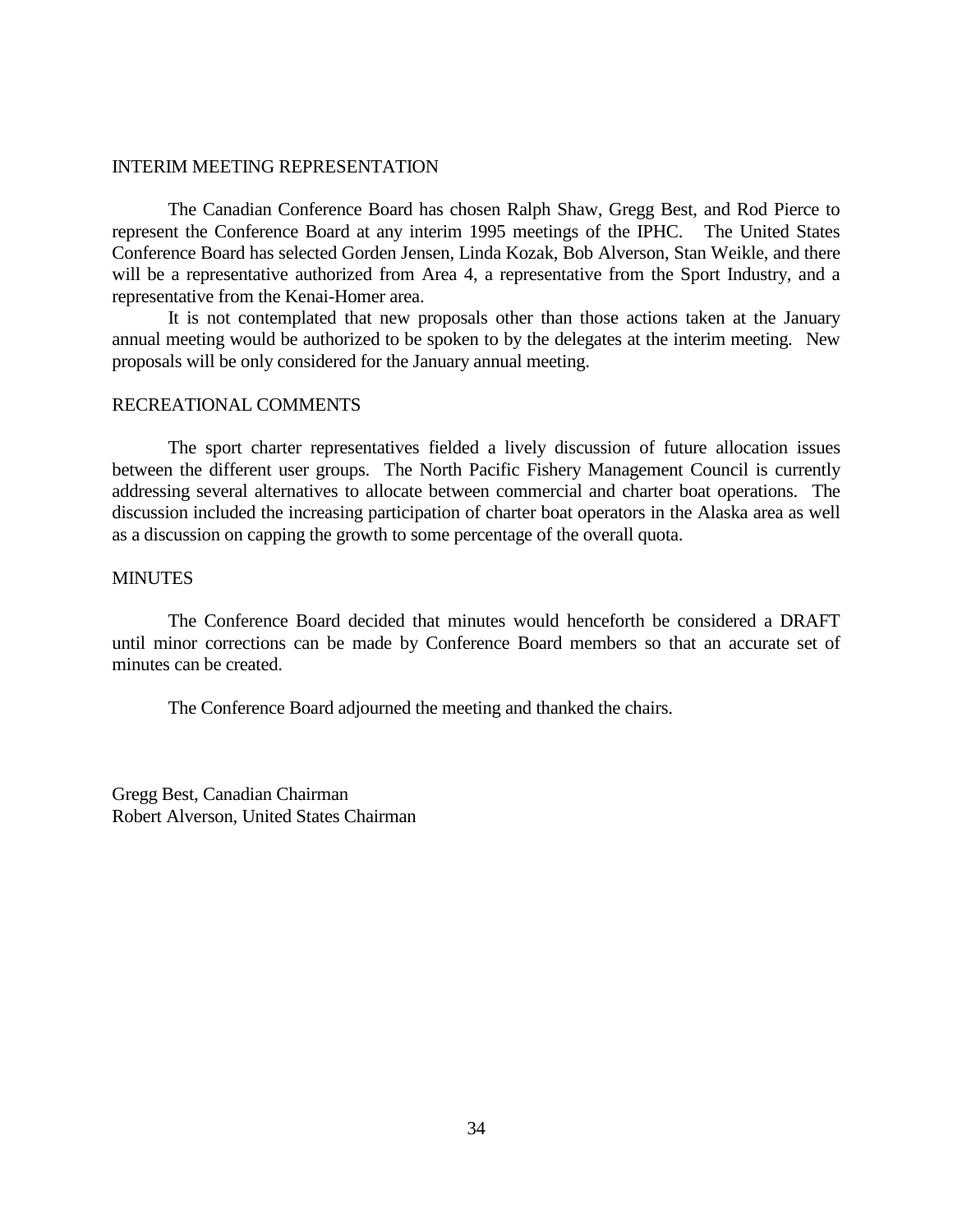# **APPENDIX II - BYCATCH STATEMENTS FROM THE U.S., CANADA, AND CONFERENCE BOARD**

# 1995 DRAFT UNITED STATES BYCATCH POLICY RESOLUTION

The Commission,

RECALLING its July 22, 1991 recommendations of the Special Bycatch Meeting of the International Pacific Halibut Commission for the Parties to reduce halibut bycatch mortality;

RECOGNIZING the efforts of both countries to reduce bycatch while preserving each country's ability to harvest its groundfish resources;

RECOGNIZING that no solution has been found by either country to address the bycatch issue;

NOTING that the United States has taken extraordinary conservation and management measures to minimize halibut bycatch through such management actions as:

-implementing an extensive industry funded observer program;

- -disseminating information on halibut catch rates to the fleet;
- -directly reducing groundfish catch quotas;
- -requiring a detailed record-keeping and reporting program;
- -establishing halibut bycatch limits;
- -implementing gear restrictions;
- -establishing time/area closures for groundfish fisheries;
- -implementing vessel incentive program;
- -implementing mandatory careful release measures for incidentally caught halibut;
- -cooperating on industry initiatives to address bycatch;
- -closing down numerous fisheries when bycatch caps have been reached; thus foregoing groundfish economic opportunities; and

-implementing a sablefish and halibut Individual Fishing Quota (IFQ) program beginning in 1995;

NOTING that if groundfish resources were fully harvested, bycatch and bycatch rates would have been much higher without these bycatch management measures. While bycatch was reduced during 1991-1993 through various measures, it increased in 1994 due to difficulties in managing high pressure fisheries over 1993. Since 1994, management regimes have been adopted to reduce bycatch mortalities to levels that would approximate those of 1993;

NOTING also that the foregone revenue of groundfish that could have been harvested, if not for bycatch management measures, has reached \$80 million in some years;

RECOGNIZING that long-term solutions to bycatch reduction are not yet realized despite the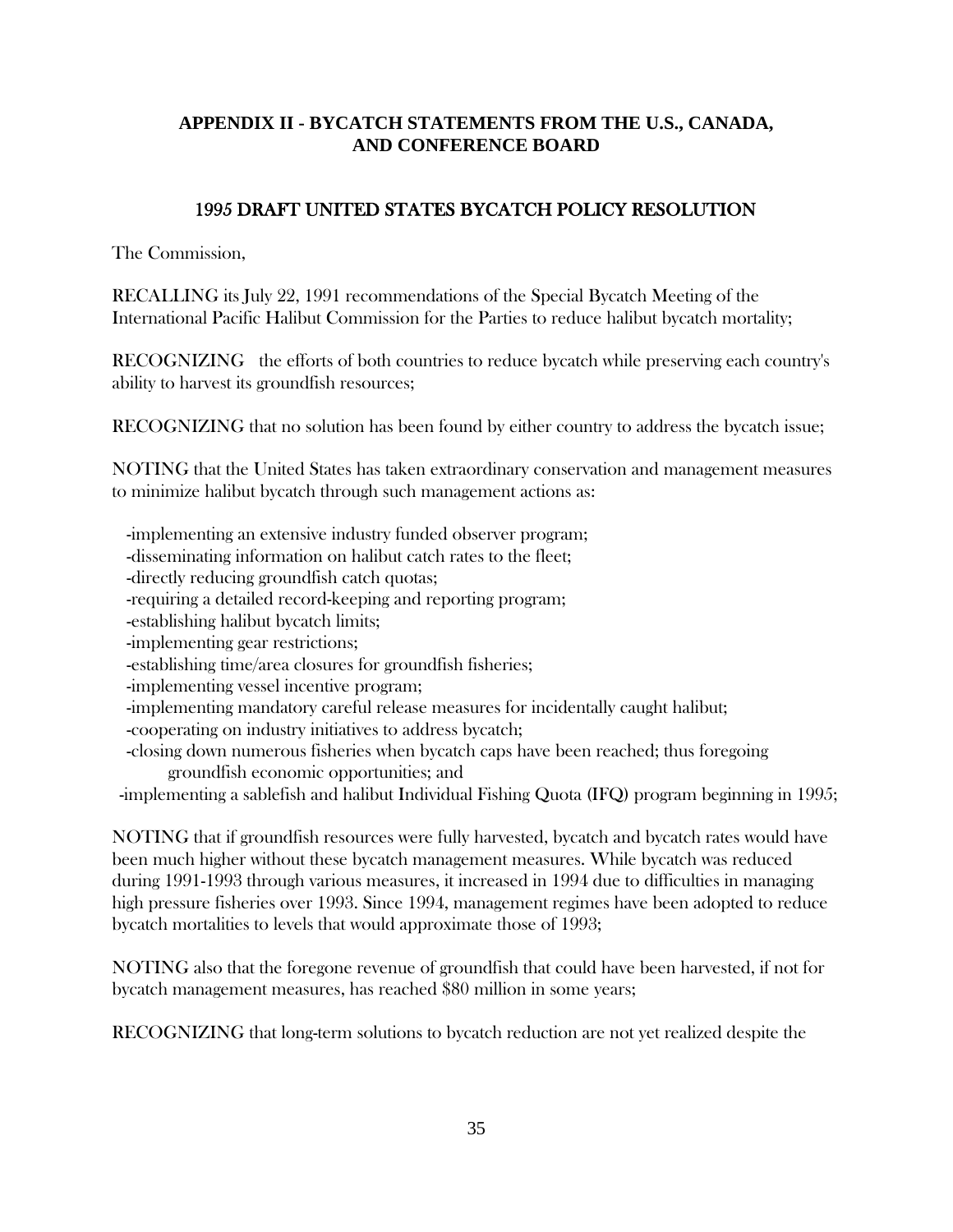numerous conservation and management measures which have been implemented.

OBSERVING with approval that the U.S. Congress is currently amending the Magnuson Fishery Conservation and Management Act which may include such bycatch reduction measures as:

- -establishing a system of fees to provide an incentive to reduce bycatch;
- -allocating preference to fishing and processing practices within each gear group that result in the lowest levels of discards;
- -requiring full retention, to the maximum extent practicable, by fishing vessels and full utilization by processors;
- -establishing a system of fines, caps, or other incentives to reduce the incidental harvest of regulatory discards; and
- -requiring 100 percent observer coverage on all fishing vessels which can safely accommodate an observer and at all fish processing plants;

RECOGNIZING that the Government of Canada has initiated bycatch reduction regimes in the prosecution of its fisheries;

NOTING that the forecasts of halibut abundance through the end of the decade indicate a continuing decline in stock biomass, coupled with a sharp decline in recruitment that make bycatch reduction an even more important issue;

NOTING that while methodologies to reduce bycatch while harvesting groundfish at optimum yield may be available, the legal and programmatic bases may not be;

NOTING that bycatch reduction programs take time to implement;

RECOMMENDS that the Commission convene a special meeting in 1995 to:

- 1.review the status of bycatch reduction programs and opportunities based on recent legislation,
- 2.review formulas used to compensate for bycatch losses for appropriateness relative to areas where bycatch actually occurs in, and

3.further develop bycatch reduction programs.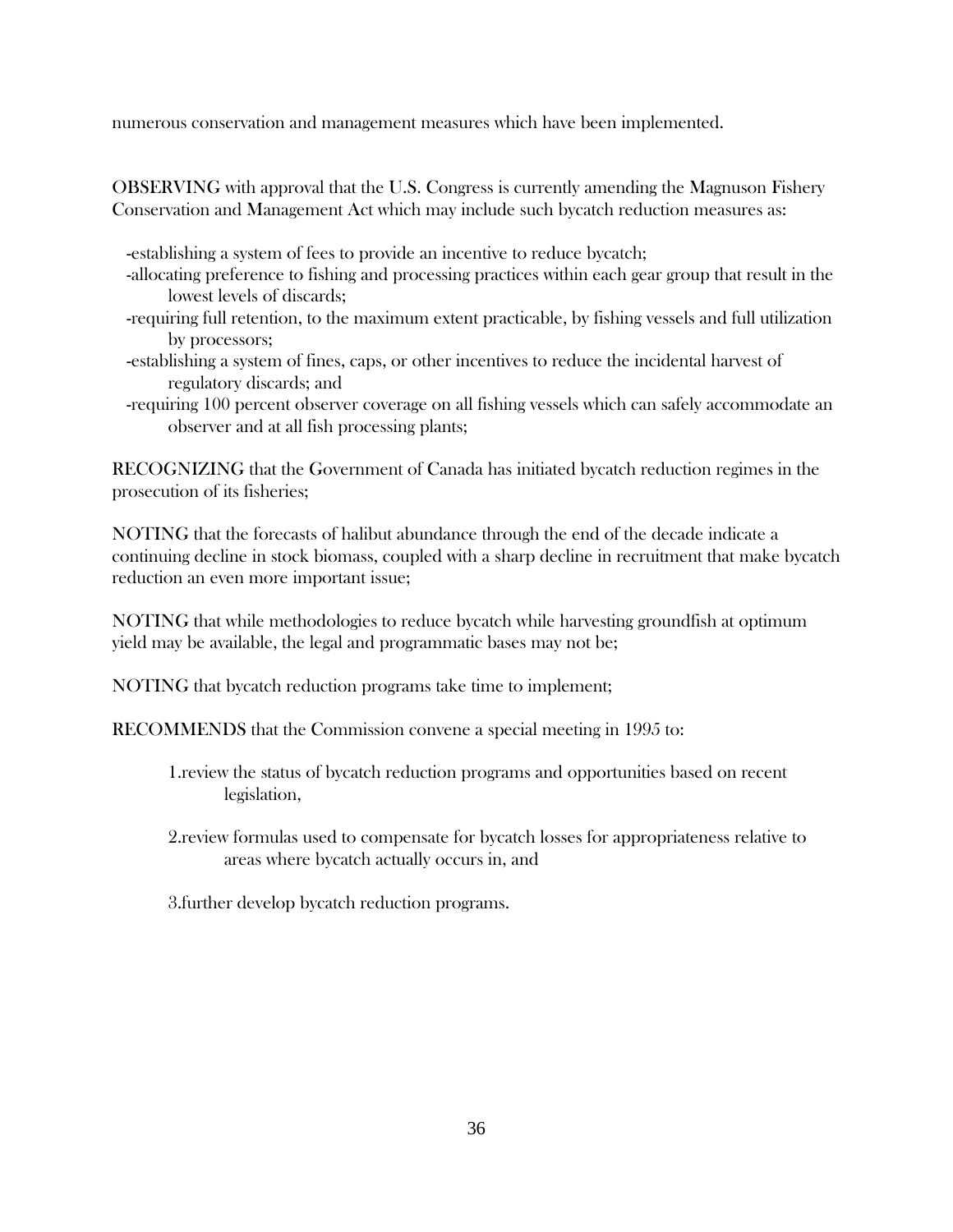## 1995 DRAFT CANADIAN BYCATCH POLICY RESOLUTION

## The Commission,

Recalling its 1991 recommendation on halibut bycatches which was adopted by the Governments of Canada and the United States, whereby the United States committed to reduce its bycatch mortality by 25% to the end of 1993 and by 10% annually thereafter;

Acknowledging with satisfaction that the Parties undertook serious efforts in this regard such that meaningful reductions in bycatch mortality were achieved by the end of 1993;

Noting with disappointment, however, that the United States was in default of its international obligations for 1994 by failing to meet the 10% reduction in halibut mortality within its waters;

Noting further that the Congress of the United States of America is expected to reauthorize the Magnuson Fishery Conservation and Management Act this year under the Sustainable Fisheries Act to include mandatory bycatch reduction programs, with specific timetables, in all U.S. fishery management plans;

Recognizing the alarming state of halibut recruitment, which is at an all time low, and the fact that U.S. bycatches result in a penalty to Canada of approximately 2.8 million pounds of halibut that would be caught normally by Canadian fishermen;

Recommends the following;

- a)that the Government of the United States reaffirm its commitment to the Commission's 1991 recommendations requiring annual bycatch reductions of 10%;
- b)that for 1995 the U.S. bycatch reduction be 20% to compensate for the failure to meet its reduction commitment for 1994;
- c)that the United States compensate Canada for the loss it incurred as a result of U.S. bycatches in 1994; and
- d)that the Parties agree to convene a special meeting of the Commission, in April 1995, to develop and adopt a new formula to compensate the halibut biomass for bycatch losses by penalizing fisheries in those regulatory areas where the actual bycatch occurred, beginning in 1996.